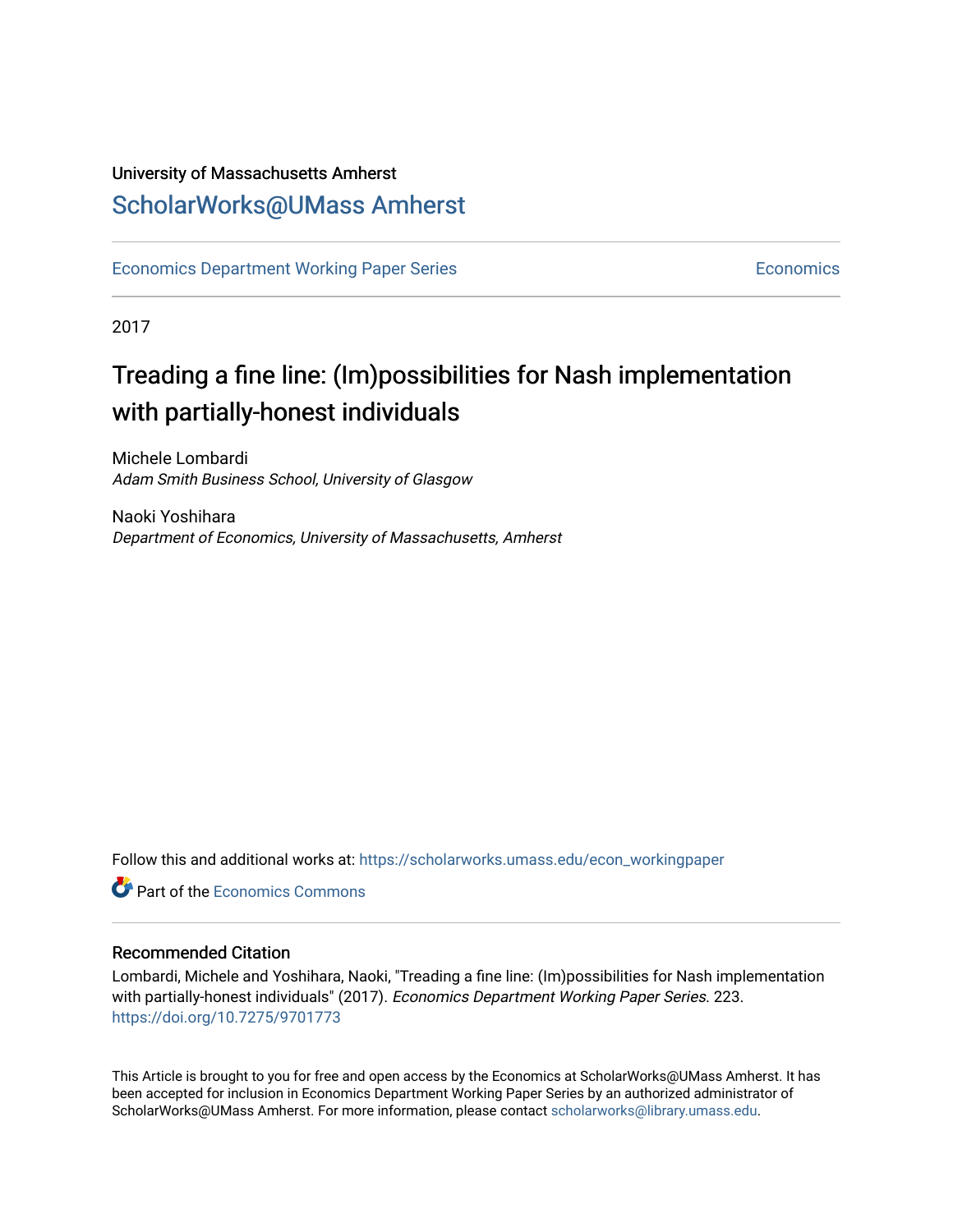# **DEPARTMENT OF ECONOMICS**

**Working Paper**

## **Treading a fine line: (Im)possibilities for Nash implementation with partiallyhonest individuals**

by

Michele Lombardi Naoki Yoshihara

Working Paper 2017-07



**UNIVERSITY OF MASSACHUSETTS AMHERST**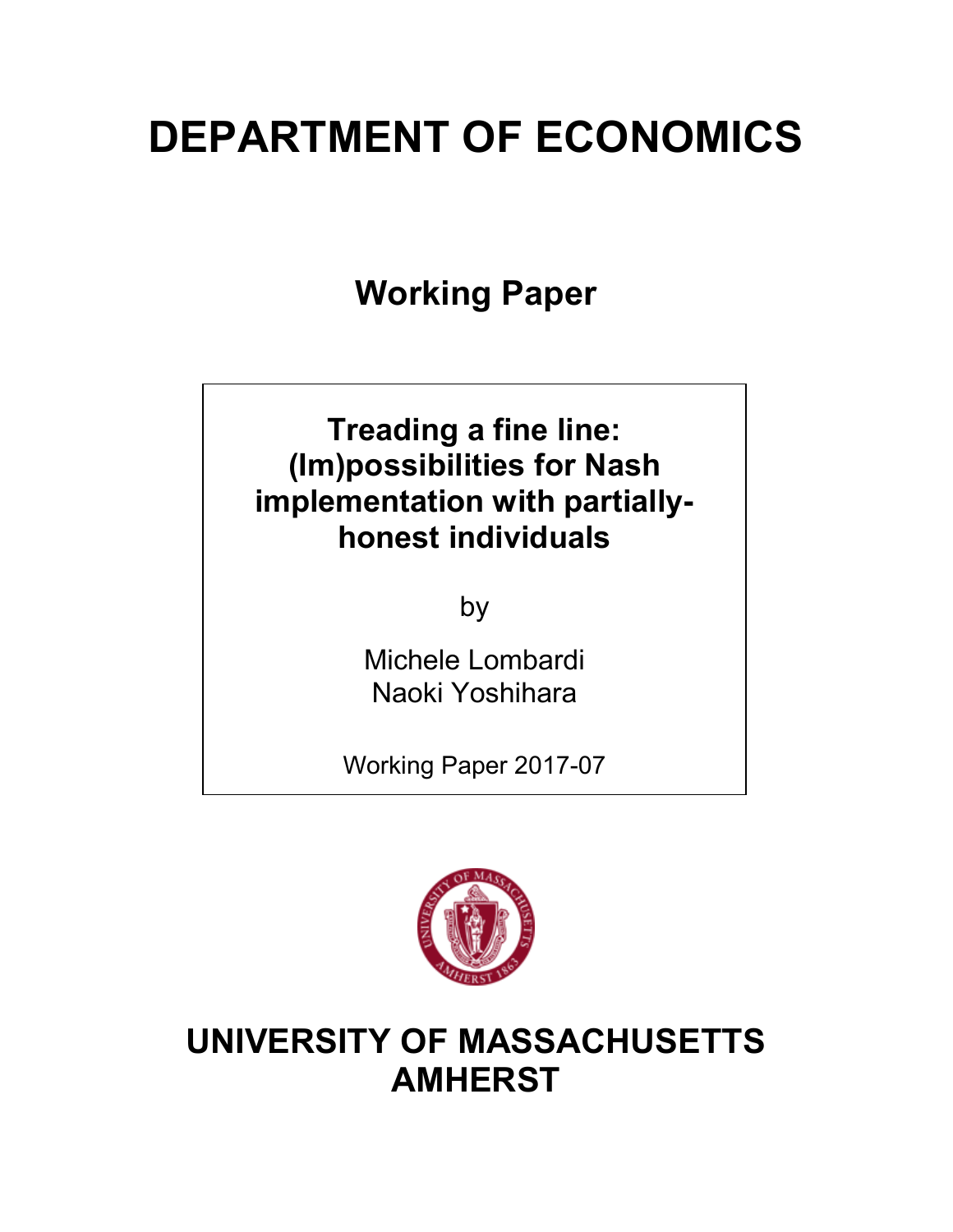## Treading a fine line: (Im)possibilities for Nash implementation with partially-honest individuals<sup>∗</sup>

M. Lombardi† University of Glasgow N. Yoshihara‡

University of Massachusetts Amherst

February 6, 2017

#### Abstract

This paper investigates the robustness of Dutta and Sen's (2012) Theorem 1 to weaker notions of truth-telling. An individual honesty standard is modeled as a subgroup of the society, including the individual herself, for which she feels truth-telling concerns. An individual *i* is honest when she states her true preferences as well as rankings (not necessarily complete) of outcomes that are consistent with the true preferences of individuals in her honesty standard. The paper offers a necessary condition for Nash implementation, called partial-honesty monotonicity, and shows that in an independent domain of preferences that condition is equivalent to Maskin monotonicity.

*JEL classification:* C72; D71; D82.

*Keywords:* Nash implementation; partial-honesty; non-connected honesty standards, independent domain.

<sup>∗</sup>Special thanks go to Luis Corchón and Hans Peters, whose comments and suggestions have led to substantial improvements in the paper. We are also grateful to an associate editor and a referee of this journal for their helpful and thoughtful comments and suggestions. They are not responsible for any remaining deficiencies.

<sup>†</sup>Corresponding author: Michele Lombardi, Adam Smith Business School, University of Glasgow, Glasgow, G12 8QQ, United Kingdom, e-mail: michele.lombardi@glasgow.ac.uk.

<sup>‡</sup>Department of Economics, University of Massachusetts Amherst, 200 Hicks Way, Amherst, MA 01003, USA; The Institute of Economic Research, Hitotsubashi University, Kunitachi, Tokyo 186-0004 Japan; and School of Management, Kochi University of Technology, Kochi 782-8502, Japan, e-mail: n\_yoshihara\_1967@yahoo.co.jp.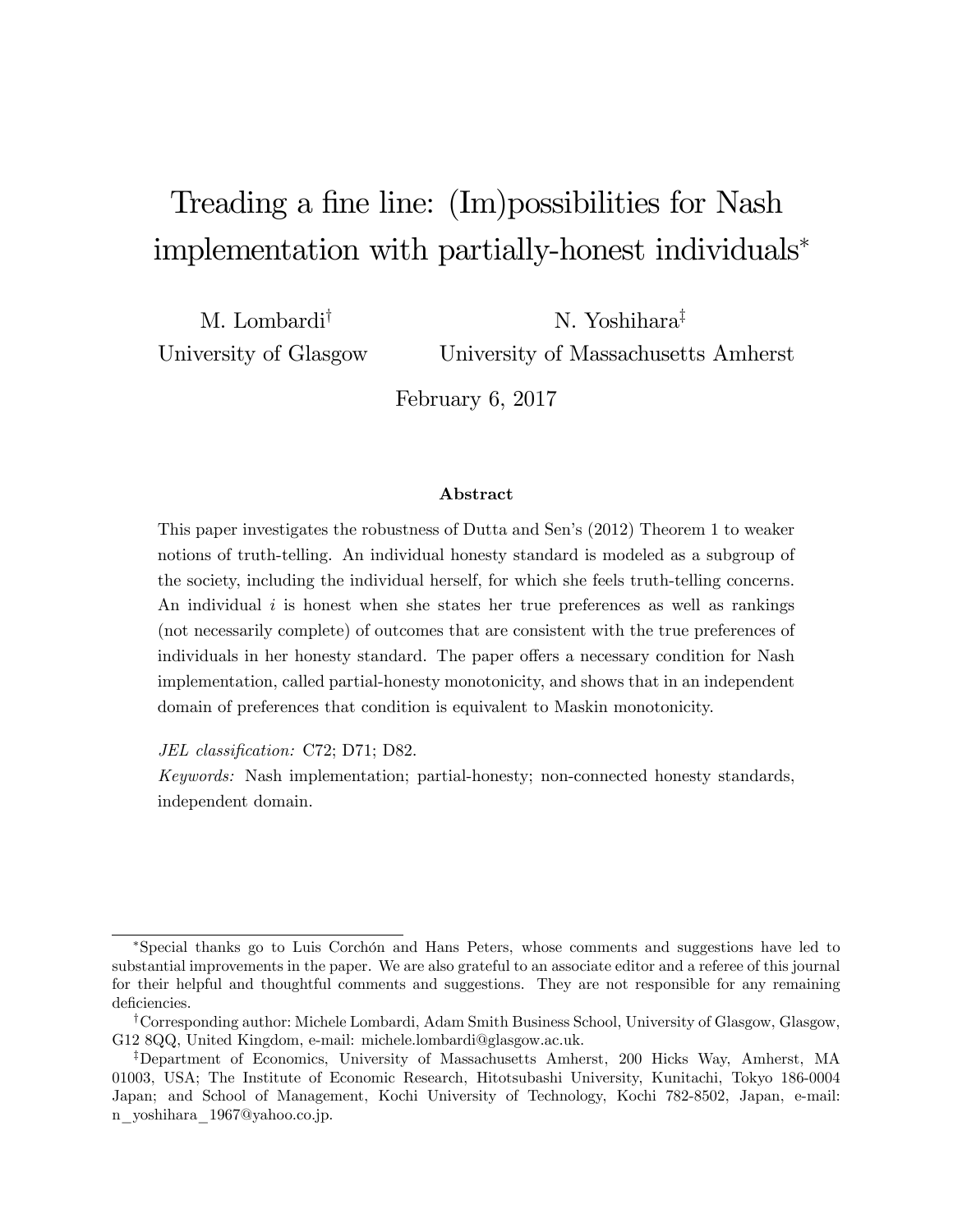## 1. Introduction

The implementation problem is the problem of designing a mechanism or game form with the property that for each profile of participants' preferences, the equilibrium outcomes of the mechanism played with those preferences coincide with the recommendations that a given social choice rule (SCR) would prescribe for that profile. If that mechanism design exercise can be accomplished, the SCR is said to be implementable. The fundamental paper on implementation in Nash equilibrium is thanks to Maskin (1999; circulated since 1977), who proves that any SCR that can be Nash implemented satisfies a remarkably strong invariance condition, now widely referred to as Maskin monotonicity. Moreover, he shows that when the mechanism designer faces at least three individuals, a SCR is Nash implementable if it is Maskin monotonic and satisfies the condition of no veto-power, subsequently, Maskin's theorem. Maskin (1999) obtains his original result by means of a mechanism that requires each individual to report, besides two auxiliary data, the whole description of the state. In a preference model, this means that each participant is asked to report preferences that members of the society have (preference profile).

Since Maskin's theorem, economists have also been interested in understanding how to circumvent the limitations imposed by Maskin monotonicity by exploring the possibilities o§ered by approximate (as opposed to exact) implementation (Matsushima, 1988; Abreu and Sen, 1991), as well as by implementation in refinements of Nash equilibrium (Moore and Repullo, 1988; Abreu and Sen, 1990; Palfrey and Srivastava, 1991; Jackson, 1992) and by repeated implementation (Kalai and Ledyard, 1998; Lee and Sabourian, 2011; Mezzetti and Renou, 2016). One additional way around those limitations is offered by implementation with partially-honest individuals.

A partially-honest individual is an individual who deceives the mechanism designer when the truth poses some obstacle to her material well-being. Thus, she does not deceive when the truth is equally efficacious. Simply put, a partially-honest individual follows the maxim, "Do not lie if you do not have to" to serve her material interest.

In a general environment, a seminal paper on Nash implementation problems involving partially-honest individuals is Dutta and Sen (2012), whose Theorem 1 (p. 157) shows that for implementation problems involving at least three individuals and in which there is at least one partially-honest individual, the Nash implementability is assured by no veto-power. Similar positive results are uncovered in other environments by Matsushima (2008a,b), Kartik and Tercieux (2012), Kartik et al. (2014), Lombardi and Yoshihara (2016b,c), Saporiti (2014) and Ortner (2015). Thus, there are far fewer limitations for Nash implementation when there are partially-honest individuals.<sup>1</sup>

<sup>&</sup>lt;sup>1</sup>A pioneering work on the impact of decency constraints on Nash implementation problems is Corchón and Herrero (2004). These authors propose restrictions on sets of strategies available to agents that depend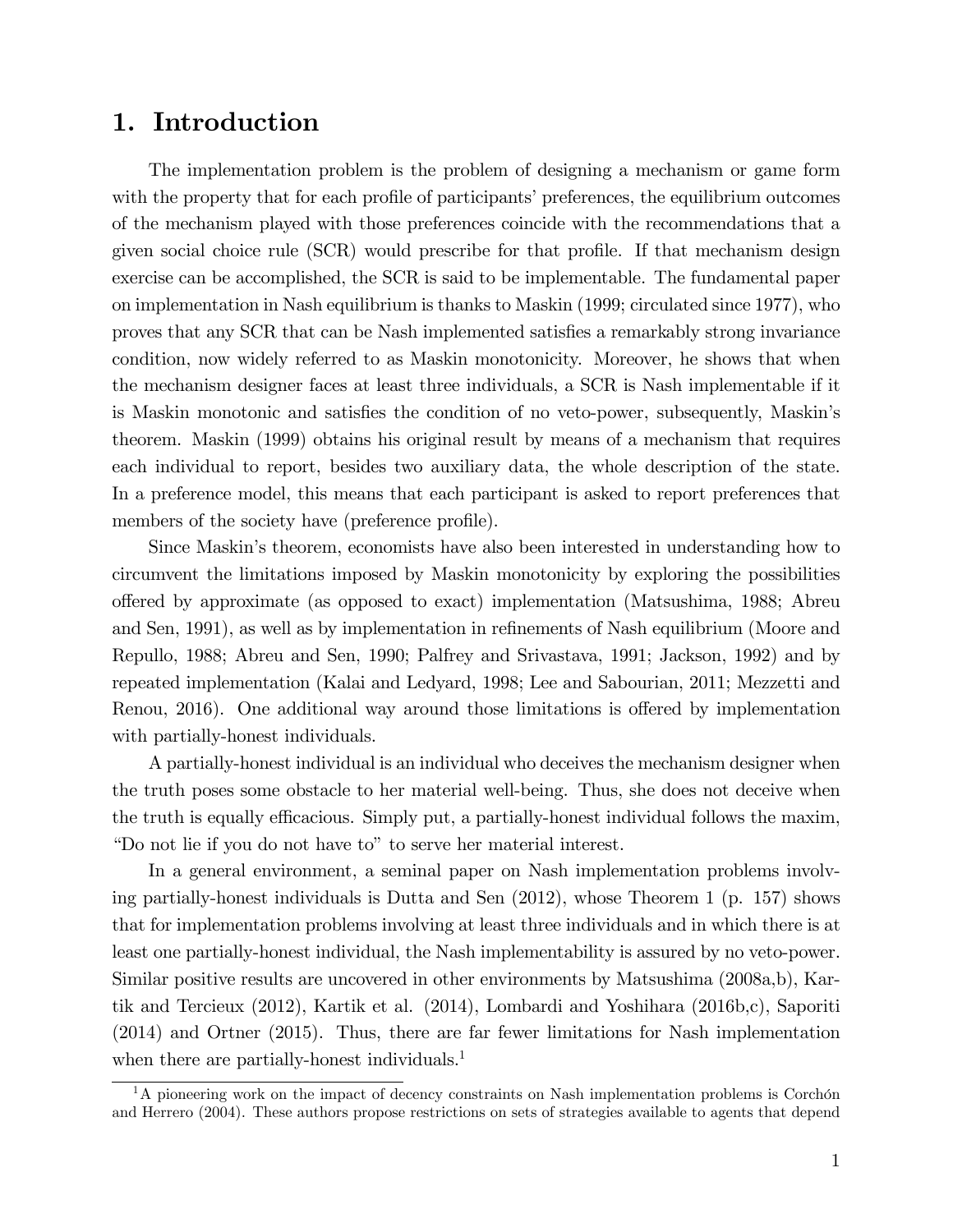As in Maskin's (1999) original result, Dutta and Sen's (2012) Theorem 1 uses a mechanism that asks participants to report, among two auxiliary data, the whole preference profile. Moreover, according to Dutta and Sen's (2012) definition of honesty, a participant's play is honest if she plays a strategy choice which is veracious in its preference profile announcement component. In this paper, we consider weaker notions of honesty and then investigate the robustness of Dutta and Sen's (2012) Theorem 1 to these notions of truth-telling.

Under a general arbitrary definition of truth-telling, the paper shows that any SCR that can be Nash implemented with partially-honest individuals satisfies a variant of Maskin monotonicity, called *weak Maskin monotonicity*. First, this condition requires that every participant is able to find a set of truthful outcomes when *x* is one of the outcomes selected by a given SCR at state  $\theta$  and the state moves from  $\theta$  to  $\theta'$ . Second, it prescribes that a partially-honest individual would judge a truthful outcome and the outcome *x* as equally good according to her preferences in state  $\theta'$  if this x is one of the outcomes selected by a given SCR at state  $\theta$  but is not selected by the SCR when there is a monotonic change of preferences around x from  $\theta$  to  $\theta'$ . However, this condition is too weak to have any bite, because one can construct the set of truthful outcomes in a way that the outcome *x* is one of its elements.

This result implies that if one would like to derive a Maskin monotonicity-type condition as a necessary condition that imposes non-trivial restrictions on the class of implementable SCRs, it is bound to give a meaning to the notion of honesty. Clearly, its notion needs to be compatible with the implementation environment as well as be based on testable parameters.

Since the main goal of this study is to offer notions of honesty that are weaker than that employed by Dutta and Sen (2012) and then to investigate the robustness of their result to these notions, we model *individual i's honesty standard* as a profile of (possibly non-empty) collections of ordered pairs of outcomes, one for each member of society, over which individual *i* feels truth-telling concerns.

This notion of individual *i*'s honesty standard is flexible enough to allow the individual *i*'s collection for individual  $j$  to be empty. Our interpretation is that in this case individual  $i$  does not have any truth-telling concern about individual *j*. We also adopt the view that individual *i* concerns herself with at least her own self; that is, her own collection of ordered pairs is not empty. Also, we require that the collection over which individual *i* feels truth-telling concerns about herself has the property that she is able to reveal truthfully her own complete ranking of outcomes. This requirement turned to be an indispensable condition for honesty under which a non-trivial Maskin monotonicity-type condition for Nash implementation can be derived as a necessary condition (details are in remark 2).

on the state of the world. They refer to these strategies as decent strategies and study Nash implementation problems in decent strategies. For a particular formulation of decent strategies, they are also able to circumvent the limitations imposed by Maskin monotonicity.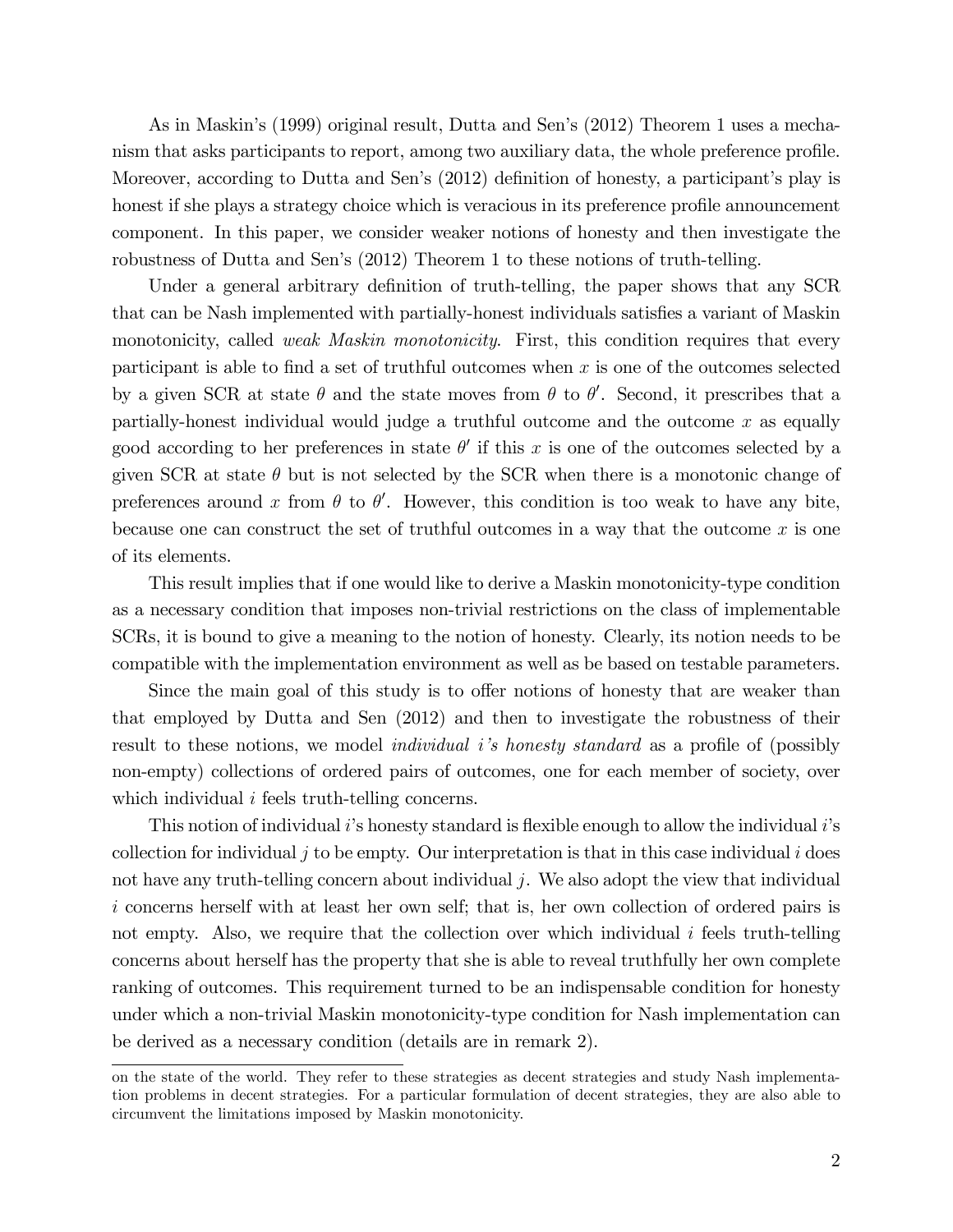Thus, an *individual i is honest* provided that she states her true preferences as well as rankings (not necessarily complete) of outcomes that are consistent with the true preferences of individuals in her honesty standard. It is worth emphasizing that this notion of truthtelling encompasses, as a special case, that of Dutta and Sen (2012).

With these notions of honesty and honesty standards, the paper shows that any SCR that can be Nash implemented with partially-honest individuals satisfies a variant of Maskin monotonicity, called *partial-honesty monotonicity*. The idea of this axiom is quite intuitive. If x is one of the outcomes selected by a given SCR at state  $\theta$  but is not selected when there is a monotonic change of preferences around x from  $\theta$  to  $\theta'$ , then the rankings of outcomes in the honesty standard of a partially-honest individual has been altered by this monotonic change. This condition is trivially satisfied when partially-honest individuals concern themselves with the announcement of the whole preference profile as in Dutta and Sen (2012). However, it can have more bite when weaker notions of honesty are considered.

And indeed, in section 5, we specialize our notions as follow. This section considers a specific type of an individual honesty standard, which is modeled as a subset of individuals involved with an implementation problem. Our interpretation is that participant *i* concerns herself with the truth-telling of individuals in her honesty standard when she plays a strategy choice. Also, this definition endorses the view that an individual concerns herself with at least her own self. Thus, an individual *i* is truthful provided that she states the true preferences of individuals in her honesty standard. Moreover, we consider what we call *nonconnected honesty standards*. Simply put, individual honesty standards are connected if some participant is in the honest standard of every other participant. When that is not the case, we call them non-connected honesty standards. In other words, they are non-connected if every participant is excluded from the honesty standard of another participant.

In an independent domain of preferences, where the set of the profiles of participants' preferences takes the structure of the Cartesian product of individual preferences, we show that partial-honesty monotonicity is equivalent to Maskin monotonicity whenever there exists at least one partially-honest individual and individuals' honesty standards are nonconnected. Thus, under those hypotheses, Maskin's theorem provides an almost complete characterization of SCRs that are Nash implementable in the society with partially-honest individuals.

The remainder of the paper is divided into five sections. Section 2 presents the theoretical framework and outlines the implementation model, with the notions of truth-telling and of an honesty standard presented in section 3. Section 4 presents our necessary condition, with the equivalence result offered in section 5. Section 6 concludes.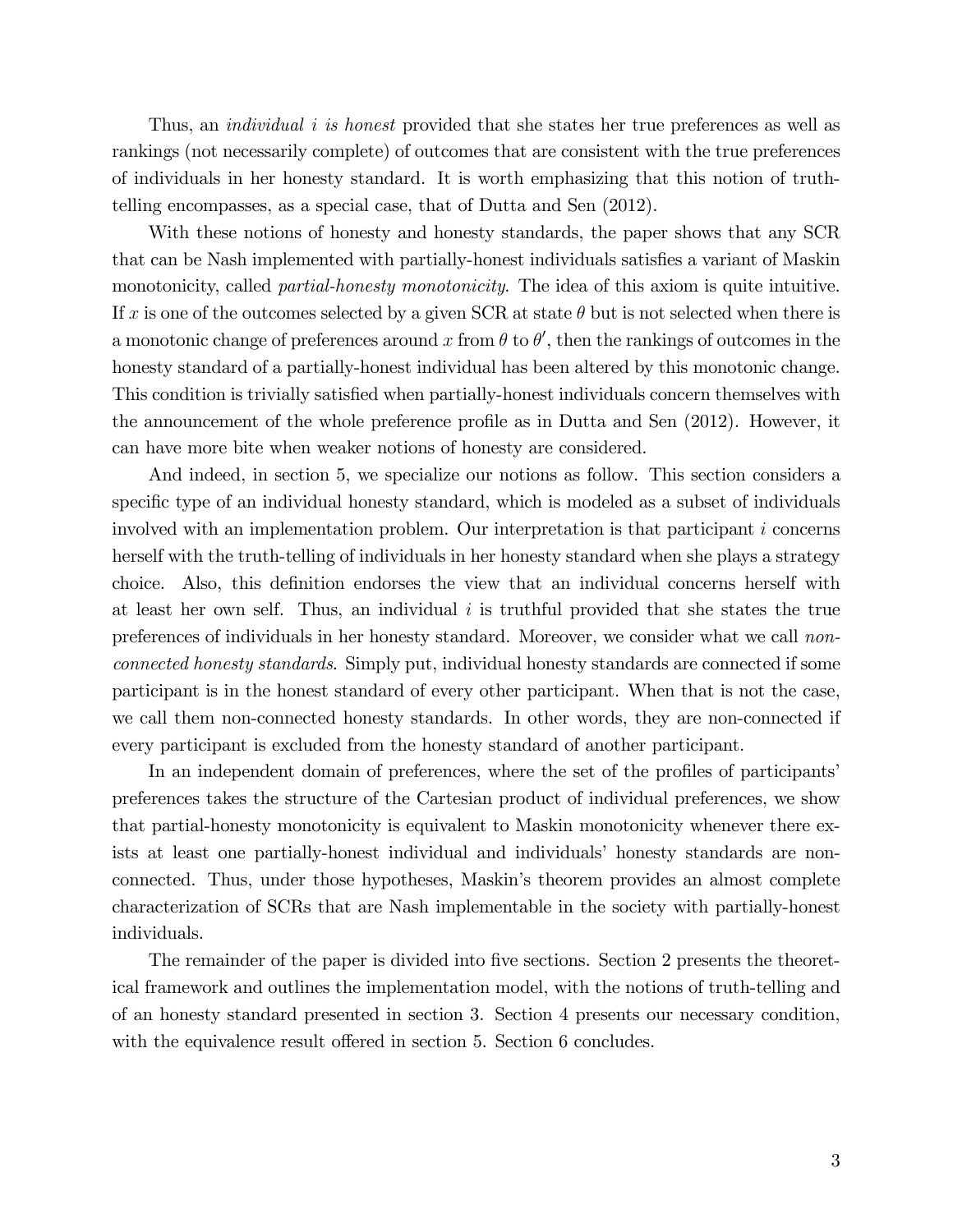## 2. Preliminaries

#### *2.1 Basic framework*

We consider a finite set of individuals indexed by  $i \in N = \{1, \dots, n\}$ , which we will refer to as a society. The set of outcomes available to individuals is *X*. The information held by the individuals is summarized in the concept of a state. Write  $\Theta$  for the domain of possible states, with  $\theta$  as a typical state. In the usual fashion, individual *i*'s preferences in state  $\theta$  are given by a complete and transitive binary relation, subsequently an ordering,  $R_i(\theta)$  over the set *X*. The corresponding strict and indifference relations are denoted by  $P_i(\theta)$  and  $I_i(\theta)$ , respectively. The preference profile in state  $\theta$  is a list of orderings for individuals in  $N$  that are consistent with that state and is denoted by  $R_N(\theta)$ .

We assume that the mechanism designer does not know the true state. We assume, however, that there is complete information among the individuals in *N*. This implies that the mechanism designer knows the preference domain consistent with the domain Θ. In this paper, we identify states with preference profiles.

The goal of the mechanism designer is to implement a SCR  $F : \Theta \rightarrow X$  where *F*( $\theta$ ) is non-empty for any  $\theta \in \Theta$ . We shall refer to  $x \in F(\theta)$  as an *F*-optimal outcome at  $\theta$ . Given that individuals will have to be given the necessary incentives to reveal the state truthfully, the mechanism designer delegates the choice to individuals according to a mechanism  $\Gamma \equiv$  $\sqrt{\Pi}$  $i \in N$  $M_i$ , *g*), where  $M_i$  is the strategy space of individual *i* and  $g: M \to X$ , the outcome function, assigns to every strategy profile  $m \in M \equiv \prod M_i$  a  $i \in N$ unique outcome in *X*. We shall sometimes write  $(m_i, m_{-i})$  for the strategy profile *m*, where  $m_{-i} = (m_1, \cdots, m_{i-1}, m_{i+1}, \cdots, m_n).$ 

#### *2.2 Intrinsic preferences for honesty*

An individual who has an intrinsic preference for truth-telling can be thought of as an individual who is torn by a fundamental conflict between her deeply and ingrained propensity to respond to material incentives and the desire to think of herself as an honest person. In this paper, the theoretical construct of the balancing act between those contradictory desires is based on two ideas.

First, the pair  $(\Gamma, \theta)$  acts as a "context" for individuals' conflicts. The reason for this is that an individual who has an intrinsic preference for honesty can categorize her strategy choices as truthful or untruthful relative to the state  $\theta$  and the mechanism  $\Gamma$  designed by the mechanism designer to govern the communication with individuals. That categorization can be captured by the following notion of truth-telling correspondence: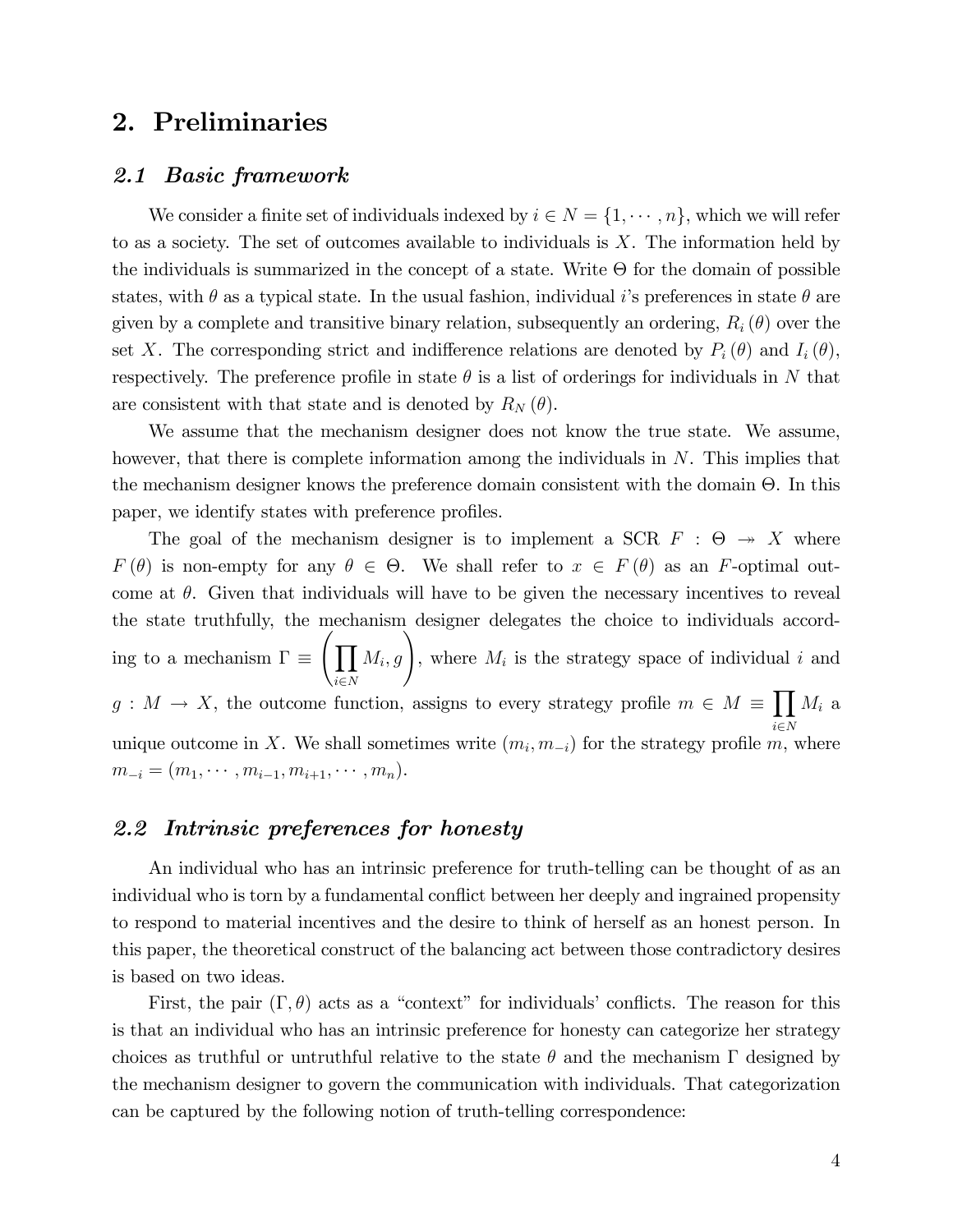**Definition 1** For each  $\Gamma$  and each individual  $i \in N$ , individual *i*'s *truth-telling correspondence* is a (non-empty) correspondence  $T_i^{\Gamma}$  :  $\Theta \rightarrow M_i$  such that, for each  $\theta \in \Theta$  and  $m_i \in T_i^{\Gamma}(\theta)$ , the strategy choice  $m_i$  encodes information that is consistent with the state  $\theta$ . Strategy choices in  $T_i^{\Gamma}(\theta)$  will be referred to as truthful strategy choices for  $\theta$ .

Second, in modeling intrinsic preferences for honesty, we endorse the notion of partiallyhonest individuals introduced by Dutta and Sen (2012). First, a partially-honest individual is an individual who responds primarily to material incentives. Second, she strictly prefers to tell the truth whenever lying has no effect on her material well-being. That behavioral choice of a partially-honest individual can be modeled by introducing an individual's ordering over the strategy space *M* which contains the information of this individual's ordering over *X*, because that individual's preference between being truthful and being untruthful is contingent upon announcements made by other individuals as well as the outcome(s) obtained from them. By following standard conventions of orderings, write  $\succcurlyeq_i^{\Gamma,\theta}$  for individual *i*'s ordering over *M* in state  $\theta$  whenever she is confronted with the mechanism Γ. Formally, our notion of a partially-honest individual is as follows:

**Definition 2** For each Γ, individual  $i \in N$  is *partially-honest* if for all  $\theta \in \Theta$  individual *i*'s intrinsic preference for honesty  $\succeq_i^{\Gamma,\theta}$  on *M* satisfies the following properties: for all  $m_{-i}$  and all  $m_i, m'_i \in M_i$  it holds that:

(i) If  $m_i \in T_i^{\Gamma}(\theta)$ ,  $m'_i \notin T_i^{\Gamma}(\theta)$  and  $g(m) R_i(\theta) g(m'_i, m_{-i})$ , then  $m \succ_i^{\Gamma,\theta} (m'_i, m_{-i})$ . (ii) In all other cases,  $m \succ_i^{\Gamma,\theta} (m'_i, m_{-i})$  if and only if  $g(m) R_i(\theta) g(m'_i, m_{-i})$ .

An intrinsic preference for honesty of individual *i* is captured by the first part of the above definition, in that, for a given mechanism  $\Gamma$  and state  $\theta$ , individual *i* strictly prefers the strategy profile  $(m_i, m_{-i})$  to  $(m'_i, m_{-i})$  provided that the outcome  $g(m_i, m_{-i})$  is at least as good as  $g(m_i, m_{-i})$  according to her ordering  $R_i(\theta)$  and that  $m_i$  is truthful for  $\theta$  and  $m'_i$  is not truthful for  $\theta$ .

If individual *i* is *not* partially-honest, this individual cares for her material well-being associated with outcomes of the mechanism and nothing else. Then, individual *i*'s ordering over *M* is just the transposition into space *M* of individual *i*'s relative ranking of outcomes. More formally:

**Definition 3** For each Γ, individual  $i \in N$  is *not partially-honest* if for all  $\theta \in \Theta$ , individual *i*'s intrinsic preference for honesty  $\succcurlyeq_i^{\Gamma,\theta}$  on *M* satisfies the following property:

$$
m \succ_i^{\Gamma,\theta} m' \iff g(m) R_i(\theta) g(m'), \text{ for all } m, m' \in M.
$$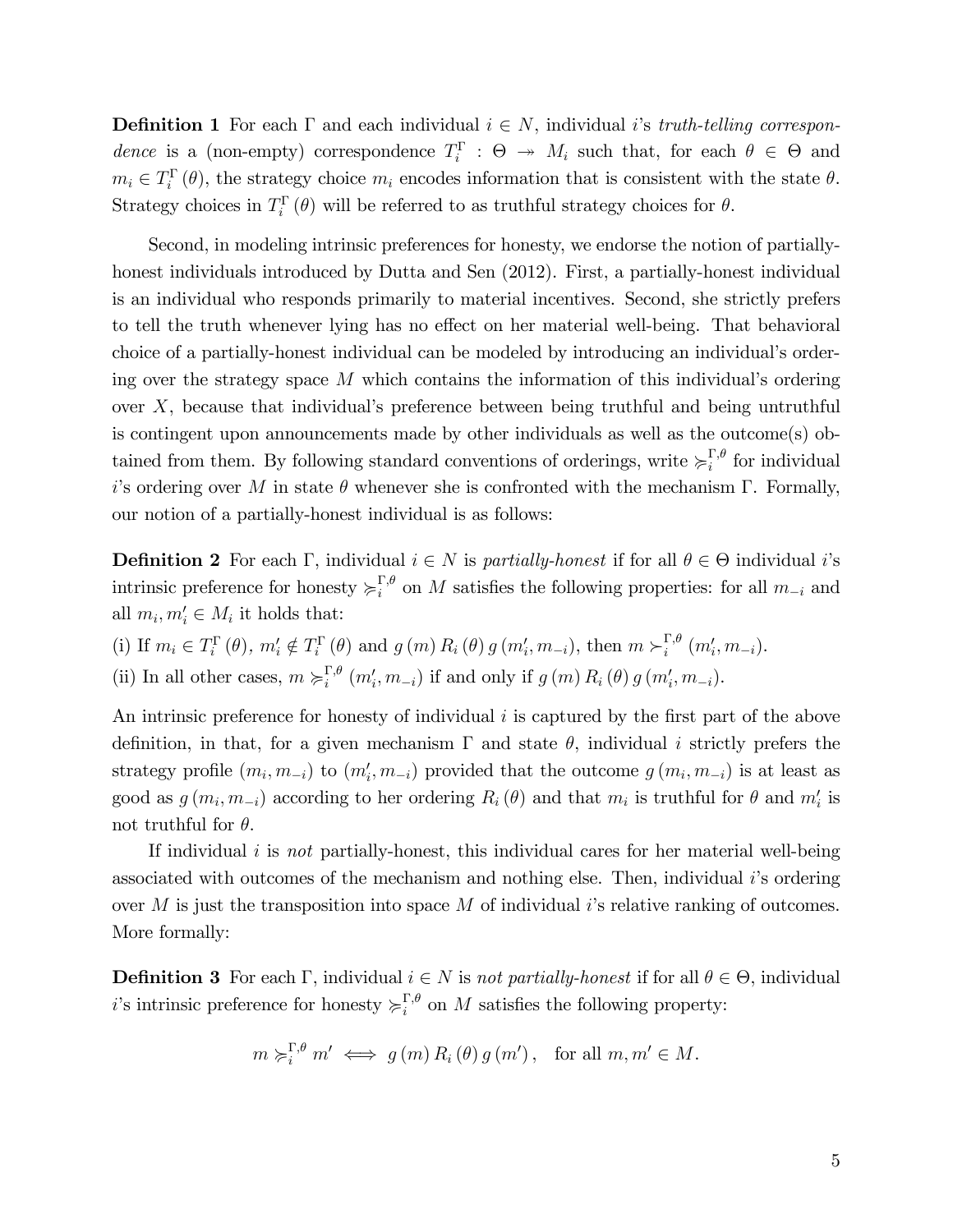### *2.3 Implementation problems*

In formalizing the mechanism designer's problem with partially-honest individuals, we first introduce an informational assumption and discuss its implications for our analysis. It is:

Assumption 1 There exists at least one partially-honest individual in the society *N*.

The above assumption, combined with the assumption that there is complete information among the individuals, implies that the mechanism designer only knows the set Θ, the fact that there is at least one partially-honest individual among the individuals, but he does not know either the true state or the identity (or identities) of the partially-honest individual(s). Indeed, the mechanism designer cannot exclude any member(s) of society from being partially-honest purely on the basis of Assumption 1. Therefore, the following considerations are in order from the viewpoint of the mechanism designer.

An environment is described by two parameters,  $(\theta, H)$ : a state  $\theta$  and a conceivable set of partially-honest individuals *H*. We denote by *H* a typical conceivable set of partiallyhonest individuals in N, with h as a typical element, and by  $H$  the class of conceivable sets of partially-honest individuals.

A mechanism  $\Gamma$  and an environment  $(\theta, H)$  induce a strategic game  $(\Gamma, \succcurlyeq^{\Gamma, \theta, H})$ , where:

$$
\succcurlyeq^{\Gamma,\theta,H} \equiv \left(\succcurlyeq^{\Gamma,\theta}_i\right)_{i \in N}
$$

is a profile of orderings over the strategy space *M* as formulated in Definition 2 and in Definition 3. Specifically,  $\succ_i^{\Gamma,\theta}$  is individual *i*'s ordering over *M* as formulated in Definition 2 if individual *i* is in *H*, whereas it is the individual *i*'s ordering over *M* as formulated in Definition 3 if individual *i* is not in *H*.

A (pure strategy) Nash equilibrium of the strategic game  $(\Gamma, \succcurlyeq^{\Gamma,\theta,H})$  is a strategy profile *m* such that for all  $i \in N$ , it holds that

$$
m \succ_i^{\Gamma, \theta} (m'_i, m_{-i}),
$$
 for all  $m'_i \in M_i$ .

Write  $NE\left(\Gamma,\succcurlyeq^{\Gamma,\theta,H}\right)$  for the set of Nash equilibrium strategies of the strategic game  $\left(\Gamma,\succcurlyeq^{\Gamma,\theta,H}\right)$ and  $NA\left(\Gamma,\succcurlyeq^{\Gamma,\theta,H}\right)$  for its corresponding set of Nash equilibrium outcomes.

The following definition is to formulate the designer's Nash implementation problem involving partially-honest individuals.

Definition 4 Let Assumption 1 hold. A mechanism Γ *partially-honestly Nash implements* the SCR  $F: \Theta \to X$  provided that for all  $\theta \in \Theta$  there exists a truth-telling correspondence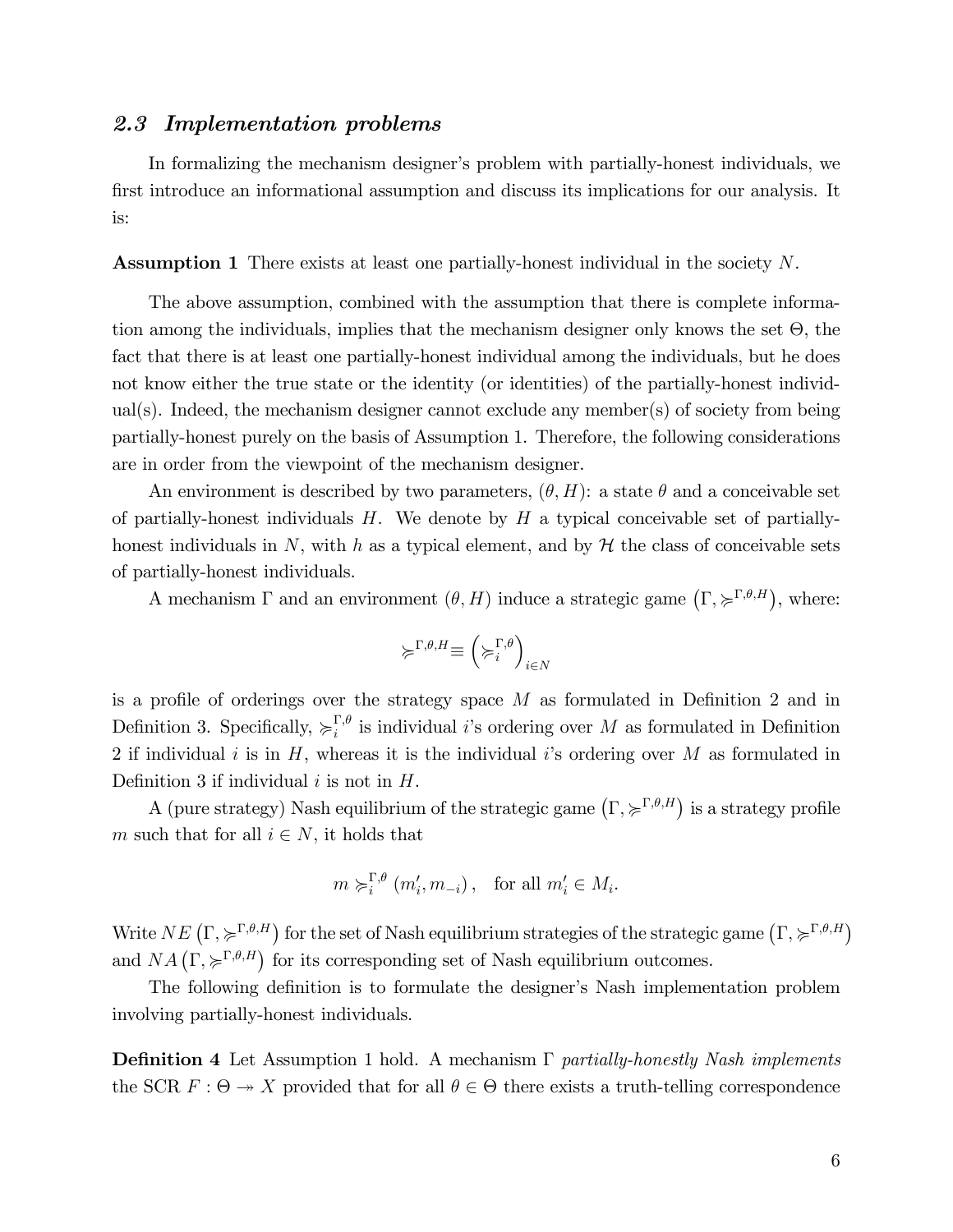$T_i^{\Gamma}(\theta)$  as formulated in Definition 1 for every  $i \in N$  and, moreover, it holds that

$$
F(\theta) = NA\left(\Gamma, \succcurlyeq^{\Gamma, \theta, H}\right), \text{ for every pair } (\theta, H) \in \Theta \times \mathcal{H}.
$$

If such a mechanism exists, *F* is said to be *partially-honestly Nash implementable*.

The objective of the mechanism designer is thus to design a mechanism whose Nash equilibrium outcomes coincide with  $F(\theta)$  for each state  $\theta$  as well as each set *H*. Note that there is no distinction between the above formulation and the standard Nash implementation problem as long as Assumption 1 is discarded.

### 3. Why is a notion of truth-telling needed?

In this section, we present a necessary condition for partially-honest implementation, which we call *weak Maskin monotonicity*. This condition prescribes that there be a deviant partially-honest individual  $h(\in H)$  who can find a *truthful outcome z* that is equally good to *x* according to her ordering  $R_h(\theta')$  if *x* is *F*-optimal at  $\theta$  but not *F*-optimal at  $\theta'$  and there is a monotonic change of preferences around x from  $\theta$  to  $\theta'$ . Let us formalize the condition as follows. Given a state  $\theta$ , an individual *i*, and an outcome  $x \in X$ , the *weak lower contour set of*  $R_i(\theta)$  *at x* is  $L_i(\theta, x) = \{x' \in X | xR_i(\theta) x'\}$ ; and the *indifferent contour set of*  $R_i(\theta)$  $at x$  is  $I_i(\theta, x) = \{x' \in X | xI_i(\theta) x'\}.$  Therefore:

**Definition 5** The SCR  $F : \Theta \to X$  is *weak Maskin monotonic* provided that for all  $H \in \mathcal{H}$ and all  $\theta, \theta' \in \Theta$  if  $x \in F(\theta) \backslash F(\theta')$  and  $L_i(\theta, x) \subseteq L_i(\theta', x)$  for all  $i \in N$ , then there exist one  $h \in H$  and a non-empty set  $S_h(\theta'; x, \theta) \subseteq L_h(\theta, x)$  such that the intersection  $S_h(\theta'; x, \theta) \cap I_h(\theta', x)$  is not empty.

Let us present this condition from the viewpoint of necessity. Suppose that *F* is partiallyhonestly implementable by a mechanism Γ. Thus, for all  $\bar{\theta} \in \Theta$  there exists a (non-empty) truth-telling correspondence  $T_i^{\Gamma}(\bar{\theta})$  as formulated in Definition 1 for every  $i \in N$  - for whatever it means for a strategy choice to be truthful - and, moreover, it holds that  $F(\bar{\theta}) =$  $NA\left(\Gamma,\succcurlyeq^{\Gamma,\bar{\theta},H}\right)$  for every pair  $(\bar{\theta},H)\in\Theta\times\mathcal{H}$ .

Suppose that  $x = g(m)$  is *F*-optimal at  $\theta$ , that is,  $x \in F(\theta)$ . Whilst the set  $g(M_i, m_{-i})$ represents the set of outcomes that individual *i* can generate by varying her own strategy, keeping the other individuals' equilibrium strategy choices fixed at  $m_{-i}$ , the set  $S_i(\theta'; x, \theta) =$  $g(T_i^{\Gamma}(\theta'), m_{-i})$  represents the set of outcomes that this individual can attain by playing truthful strategy choices for  $\theta'$  when the state moves from  $\theta$  to  $\theta'$ , keeping the other individuals' equilibrium strategy choices fixed at  $m_{-i}$ . Given this idea of the set of  $S_i(\theta'; x, \theta)$ , we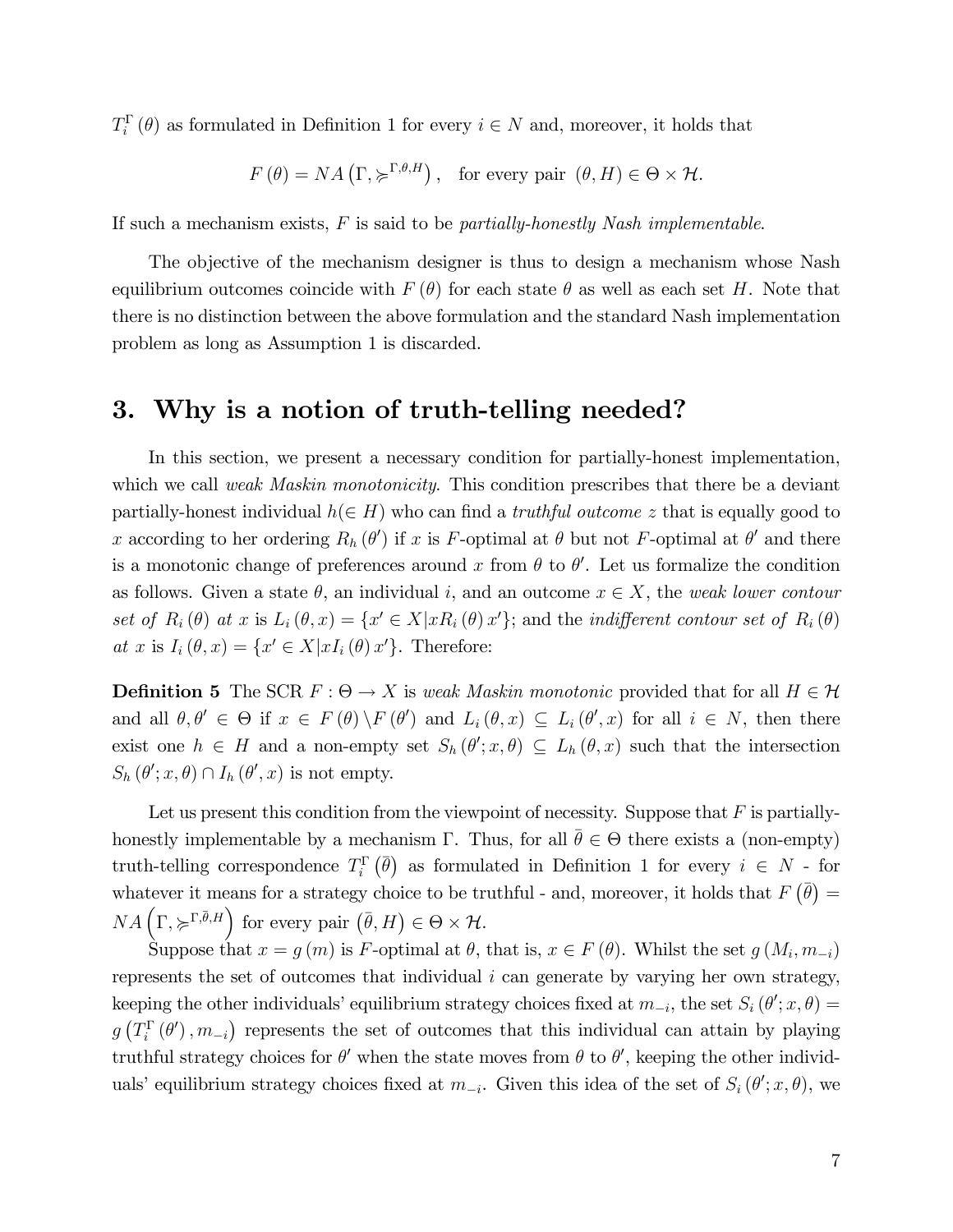refer to elements of  $S_i(\theta'; x, \theta)$  as *truthful outcomes* for individual *i* at the state  $\theta'$  when the state moves from  $\theta$  to  $\theta'$  and *x* is an *F*-optimal outcome at  $\theta$ .

Also, suppose that when the state moves from  $\theta$  to  $\theta'$  it happens that the lower contour sets of preferences at  $x = g(m)$  are nested for every agent across the two states but this x is not *F*-optimal at the new state  $\theta'$ . Thus, in order to break the Nash equilibrium via a unilateral deviation there must exist a partially-honest individual *h* who can find it profitable unilaterally to deviate from the strategy profile *m* supporting the outcome *x* as the outcome of the mechanism Γ. This means that the strategy choice *m<sup>h</sup>* is not a truthful one for the state  $\theta'$  (that is,  $m_h \notin T_h^{\Gamma}(\theta')$ ) and that there is a truthful strategy choice  $m'_h$  in  $T_h^{\Gamma}(\theta')$ such that this agent *h* judges the outcomes  $g(m'_h, m_{-h}) = z$  and  $g(m) = x$  as equally good according to her preference  $R_h(\theta')$ . In other words, at least one partially-honest agent *h* needs to find a truthful outcome  $z \in S_h(\theta'; x, \theta)$  that is equally good to *x* according to her ordering  $R_h(\theta')$  in order to have a unilateral non-material profitable deviation from the profile *m*. Therefore, the outcome *z* is an element of  $S_h(\theta'; x, \theta) \cap I_h(\theta', x)$ .

It is worth emphasizing that the above condition does not impose any restriction on the class of SCRs that are partially-honestly Nash implementable. This is due to the fact that one can always construct each agent *i*'s set of truthful outcomes  $S_i(\theta'; x, \theta)$  by satisfying the requirement that  $x \in S_i(\theta'; x, \theta)$  when the premises of the condition are met. In other words, one can always make the implication of the condition trivially true. This construction is also consistent with Theorem 1 of Dutta and Sen (2012), according to which the partially-honest Nash implementability is assured by no veto-power when to be honest means to report the true preferences of individuals.

Thus, in order to derive a non-trivial Maskin monotonicity-type condition and to explore its implications for Nash implementability, we need to provide a definition of what it means for a report to be truthful in our general environment. These will be the subject of what follows below.

#### *3.1 Truth-telling and honesty standards*

The main practical aim of adopting an axiomatic approach to Nash implementation theory is to distinguish between implementable and non-implementable SCRs. Thus, the importance and usefulness of a necessary condition for implementation relies on its testability. This means that it has to involve only observable parameters such as preferences and outcomes.

Furthermore, the seminal result of Dutta and Sen (2012) requires that an individual's report is truthful when it conveys the true preferences of individuals. However, since the goal of this paper is to check the robustness of this seminal result to weaker notions of truthtelling, we adopt the view that an individual *i* is truthful when she states her true preference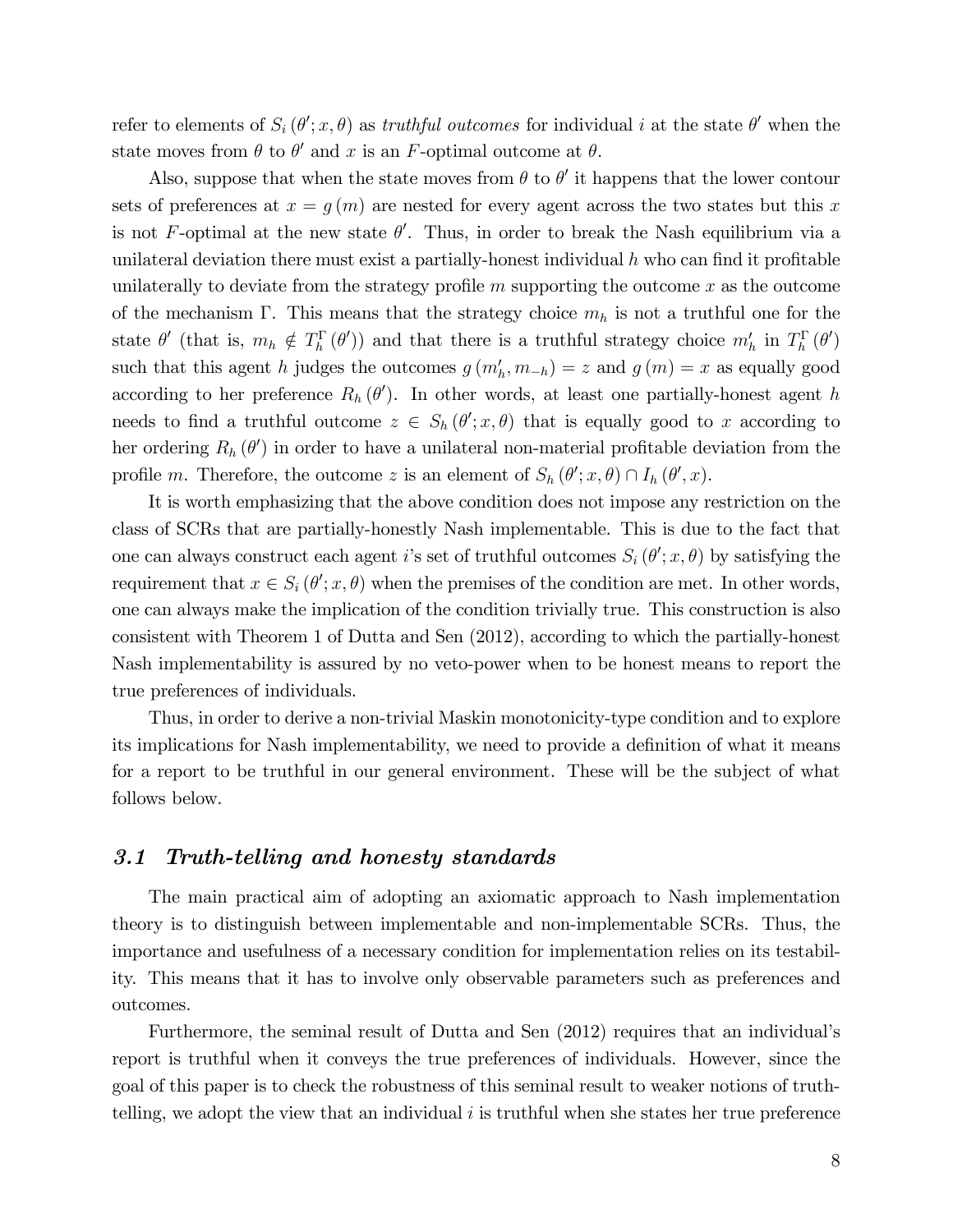as well as rankings (not necessarily complete) of outcomes that are consistent with the true preferences of individuals for whom this individual *i* feels truth-telling concerns.

Let us formalize our notions of truth-telling as well as individuals' honesty standards. Let the family  $\mathcal X$  have as elements all non-empty subsets of the space  $X \times X$  as well as the set whose element is the empty set. As usual, let us denote by  $\mathcal{X}^n$  the *n*-fold Cartesian product of the family  $\mathcal{X}$ .

An *honesty standard of individual i*, denoted by  $S(i) \equiv (S_j(i))_{j \in N}$ , is an element of  $\mathcal{X}^n$ (that is,  $\mathcal{S}(i) \in \mathcal{X}^n$ ). Whilst our interpretation of the set  $\mathcal{S}_j(i) = {\mathcal{Q}}^j$  is that individual  $i$  does not have any truth-telling concern about individual  $j$ , our interpretation of the set  $S_j(i) \neq {\varnothing}^j$  is that individual *i* concerns herself about individual *j* and the set  $S_j(i)$ represents the collection of ordered pairs over which this *i* feels truth-telling concerns - when she plays a strategy choice. An *honesty standard of society* is a list of honesty standards for all members of society. Write  $\mathcal{S}(N) \equiv (\mathcal{S}(i))_{i \in N}$  for a typical honesty standard of society.

We adopt the view that individual *i* concerns herself with at least her own self; that is,  $S_i(i) \neq {\emptyset}^i$ . Moreover, the collection  $S_i(i)$  of ordered pairs over which she feels truthtelling concerns has the property that this *i* is able to reveal truthfully her complete ranking of outcomes; formally, we adopt the view that  $S(i)$  is an honesty standard of individual *i* provided that

$$
S_i(i) \bigcap R_i(\theta) = R_i(\theta), \text{ for all } \theta \in \Theta.
$$
 (1)

The indispendability of these requirements for the honesty standard of individual *i* will be discussed in remark 2. Our interpretation of these requirements is that individual *i*, to view herself as an honest person, has at least to concern herself with the truth-telling of her own preference ordering. This also means that individual *i* may display an honesty standard which allows her to hide partially or totally other individuals' rankings over outcomes without that being harmful to her self view as an honest person.

Let us observe that this formulation of an honesty standard satisfies important properties. First, it does not depend on the current state of the world. Second, it is also independent of the social objectives that society or its representatives want to achieve. Last but not least, our formulation of honesty standards do not hinge on the existence of any mechanism. All in all, it has the property to be formulated only on observable parameters.

We are now in a position to state our notion of truth-telling. Formally, for a given state  $\theta$  and individual *i*'s honesty standard  $S(i)$ , to save notation we write  $R_N(\theta) \cap S(i)$  for  $R_j(\theta) \cap S_j(i)$  for each individual *j*. Thus:

**Definition 6** For each  $\Gamma$  and each individual  $i \in N$  with an honesty standard  $S(i)$  satisfying the requirement in (1), individual *i*'s *truth-telling correspondence* is a (non-empty) correspondence  $T_i^{\Gamma}(\cdot;\mathcal{S}(i)) : \Theta \to M_i$  with the property that for any two states  $\theta$  and  $\theta'$ , it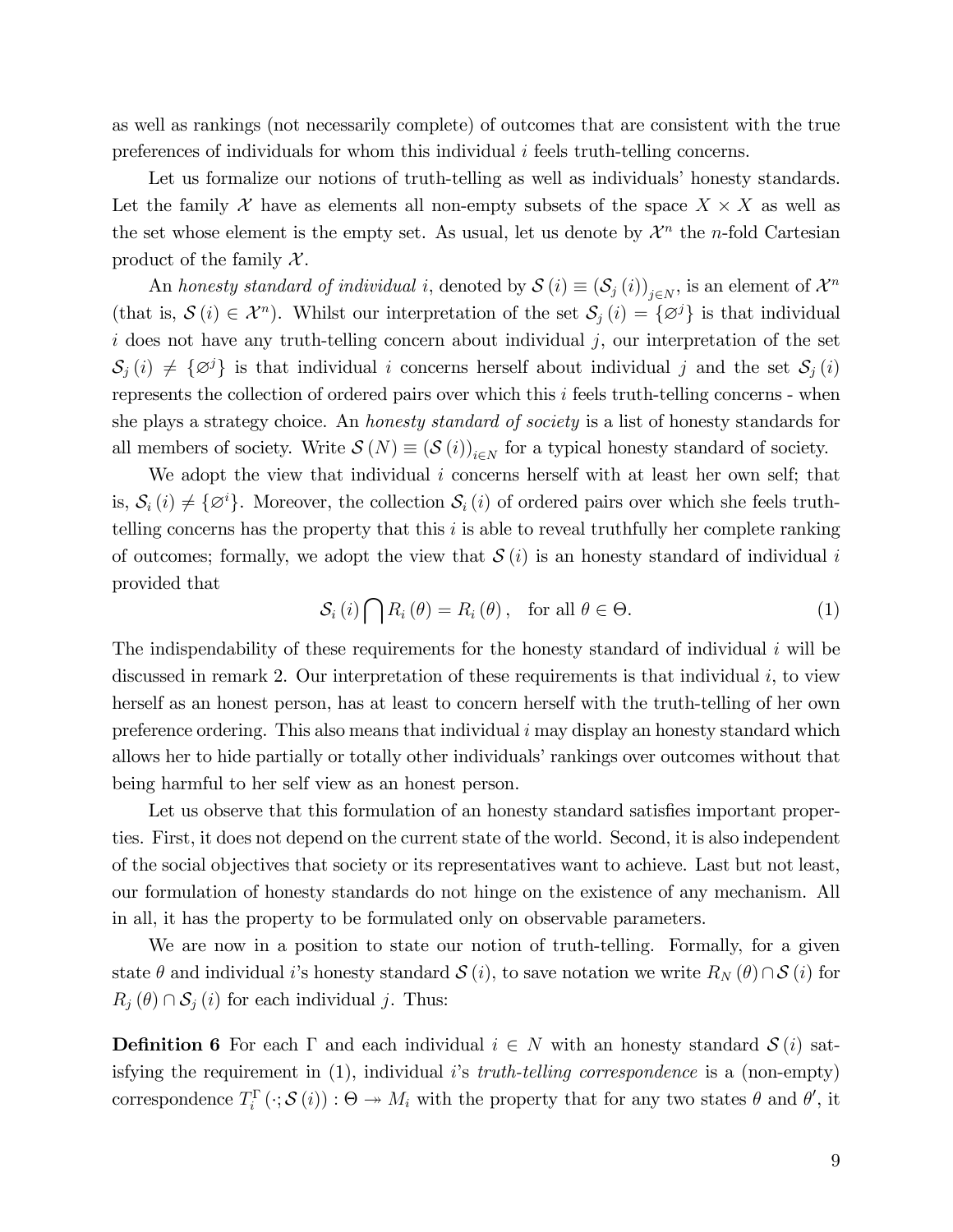holds that

$$
T_i^{\Gamma}(\theta; \mathcal{S}(i)) = T_i^{\Gamma}(\theta'; \mathcal{S}(i)) \iff R_N(\theta) \cap \mathcal{S}(i) = R_N(\theta') \cap \mathcal{S}(i).
$$
 (2)

Strategy choices in  $T_i^{\Gamma}(\theta; \mathcal{S}(i))$  will be referred to as truthful strategy choices for  $\theta$  according to S (*i*).

According to the above definition, in a state  $\theta$ , every truthful strategy choice of individual *i* is to encode information of individuals' rankings of outcomes that are consistent with the profile of individuals' orderings at the state  $\theta$ . Moreover, if in two different states, say  $\theta$  and  $\theta'$ , it holds that for each individual *j*, the set of ordered pairs in  $\mathcal{S}_j(i)$  that are consistent with individual *j*'s ordering at  $\theta$  is identical to the set of ordered pairs that are consistent with individual *j*'s ordering at  $\theta'$  (that is,  $R_j(\theta) \cap S_j(i) = R_j(\theta') \cap S_j(i)$ ), then the sets of individual *i*'s truthful strategy choices for those two states need to be identical according to her honesty standard S (*i*).

The above definition of truth-telling imposes a mild restriction on the class of truthtelling correspondences and, perhaps more interestingly, it represents a minimal notion of honesty that one can formulate in our general environment. It is vital to emphasize here that our notion of veracity encompasses, as a special case, that of Dutta and Sen (2012) when each individual *i*'s honesty standard  $S(i)$  is such that  $S_j(i) \cap R_j(\theta) = R_j(\theta)$ , for every individual *j* and every state  $\theta$ .

## 4. *Partial-honesty monotonicity*

In this section, we discuss a condition that is necessary for the partially-honest Nash implementation when the honesty standard of society is prescribed by  $\mathcal{S}(N)$ . A condition that is central to the implementation of SCRs in Nash equilibrium is Maskin monotonicity. This condition says that if an outcome  $x$  is  $F$ -optimal at the state  $\theta$ , and this  $x$  does not strictly fall in preference for anyone when the state is changed to  $\theta'$ , then *x* must remain an *F*-optimal outcome at  $\theta'$ . Let us formalize that condition as follows:

**Definition 7** The SCR  $F : \Theta \rightarrow X$  is *Maskin monotonic* provided that for all  $x \in X$  and all  $\theta, \theta' \in \Theta$ , if  $x \in F(\theta)$  and  $L_i(\theta, x) \subseteq L_i(\theta', x)$  for all  $i \in N$ , then  $x \in F(\theta')$ .

An equivalent statement of Maskin monotonicity stated above follows the reasoning that if *x* is *F*-optimal at  $\theta$  but not *F*-optimal at  $\theta'$ , then the outcome *x* must have fallen strictly in someone's ordering at the state  $\theta'$  in order to break the Nash equilibrium via some deviation. Therefore, there must exist some (outcome-)preference reversal if an equilibrium strategy profile at  $\theta$  is to be broken at  $\theta'$ .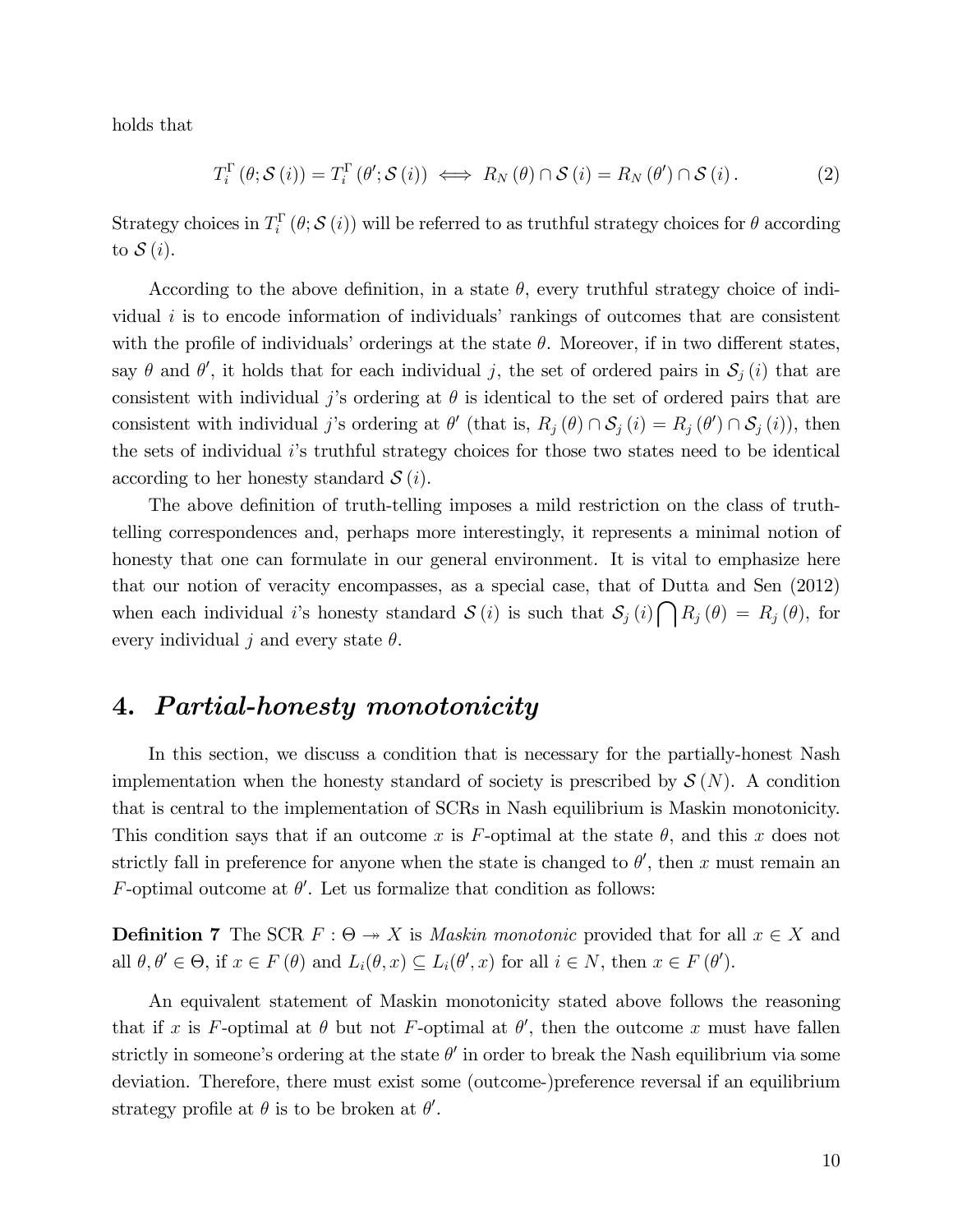Our variant of Maskin monotonicity for Nash implementation problems involving partiallyhonest individuals when the standard of honesty in a society is represented by  $\mathcal{S}(N)$  can be formulated as follows:

**Definition 8** The SCR  $F : \Theta \rightarrow X$  is partial-honesty monotonic given the standard  $\mathcal{S}(N)$ (satisfying the requirement in (1) for each individual *i*) provided that for all  $x \in X$ , all  $H \in \mathcal{H}$  and all  $\theta, \theta' \in \Theta$ , if  $x \in F(\theta) \setminus F(\theta')$  and  $L_i(\theta, x) \subseteq L_i(\theta', x)$  for all  $i \in N$ , then there exists at least one  $h \in H$  such that  $R_N(\theta) \cap S(h) \neq R_N(\theta') \cap S(h)$ .

This says that if *x* is *F*-optimal at  $\theta$  but not *F*-optimal at  $\theta'$  and, moreover, there is a monotonic change of preferences around *x* from  $\theta$  to  $\theta'$  (that is, whenever  $xR_i(\theta)x'$ , one has that  $xR_i(\theta')x'$ , then the rankings of outcomes in the honesty standard of a partiallyhonest individual *h* has been altered by this monotonic change (that is,  $R_N(\theta) \cap S(h) \neq$  $R_N(\theta') \cap S(h)$ . Stated in the contrapositive, this says that if *x* is *F*-optimal at  $\theta$  and there is a monotonic change of preferences around *x* from  $\theta$  to  $\theta'$  and, moreover, the rankings of outcomes in the honesty standard of a partially-honest individual *h* has not been altered by this monotonic change, for every partially-honest individual  $h$  in  $H$ , then  $x$  must continue to be one of the outcomes selected by  $F$  at the state  $\theta'$ .

**Remark 1** Note that if each individual *i*'s honesty standard  $S(i)$  is such that  $S_j(i) \cap R_j(\theta) =$  $R_i(\theta)$ , for every individual *j* and every state  $\theta$ , and if *x* is *F*-optimal at  $\theta$  but not *F*-optimal at  $\theta'$  and it happens that the lower contour sets of preferences at x are nested for every agent across the two environments, then one has that  $R_N(\theta) \neq R_N(\theta')$ , and thus any SCR is partial-honesty monotonic whenever the honesty standard of society is that studied by Dutta and Sen (2012).

The above condition is necessary for partially-honest Nash implementation. This is because if *x* is *F*-optimal at  $\theta$  but not *F*-optimal at  $\theta'$  and, moreover, the outcome *x* has not fallen strictly in any individual's ordering at the state  $\theta'$ , then only a partially-honest individual in the given conceivable set *H* can break the Nash equilibrium via a unilateral deviation. Therefore, there must exist a partially-honest individual  $h \in H$  whose equilibrium strategy to attain *x* at  $(\theta, \mathcal{S}(N), H)$  is not a truthful strategy choice at  $(\theta', \mathcal{S}(N), H)$ . This means that  $R_N(\theta) \cap S(h) \neq R_N(\theta') \cap S(h)$ , according to Definition 6.

Note that the above definitions of partially-honest individuals (that is, Definition 2) as well as of partially-honest Nash implementation can be easily adapted to the environments with honesty standards. Now, a mechanism  $\Gamma$  and an environment with honesty standards  $(\theta, \mathcal{S}(N), H)$  induces a strategic game  $(\Gamma, \succcurlyeq^{\Gamma, \theta, \mathcal{S}(N), H})$ , where:

$$
\succcurlyeq^{\Gamma,\theta,\mathcal{S}(N),H} \equiv \left(\succcurlyeq^{\Gamma,\theta,\mathcal{S}(i)}_i\right)_{i\in N}
$$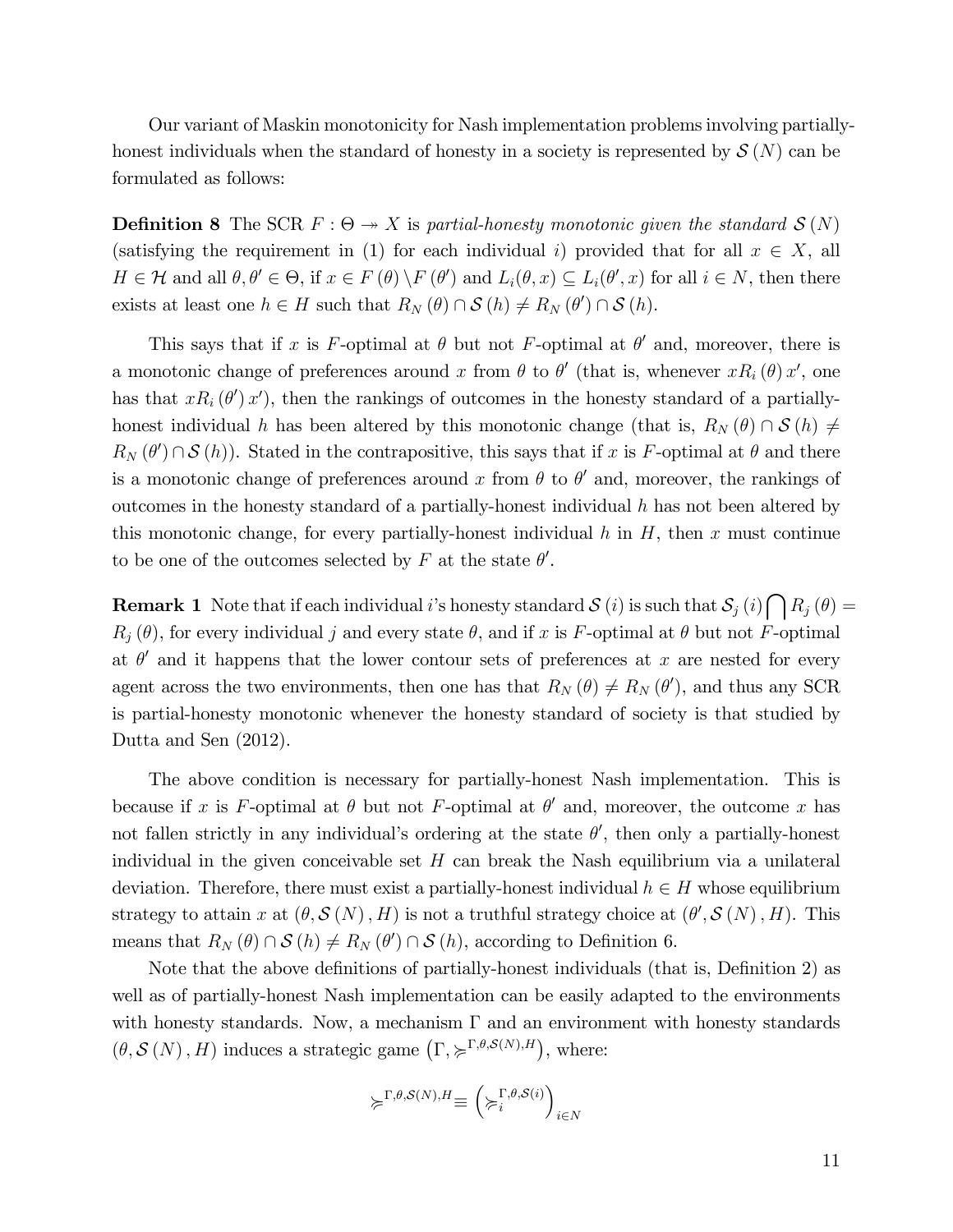is a profile of orderings over the strategy space *M* as formulated in Definition 2 and in Definition 3 where the truth-telling correspondence of individual *i* is that provided in Definition 6. Moreover, our notion of implementation in an environment with honesty standards can be stated as follows:

Definition 9 Let Assumption 1 be given. Let the honesty standard of society be summarized in  $\mathcal{S}(N)$ . A mechanism  $\Gamma$  *partially-honestly Nash implements* the SCR  $F : \Theta \to X$ provided that for all  $\theta \in \Theta$  and  $H \in \mathcal{H}$  there exists for any  $h \in H$  a truth-telling correspondence  $T_h^{\Gamma}(\theta; \mathcal{S}(h))$  as formulated in Definition 6 and, moreover, it holds that  $F(\theta) = NA \left( \Gamma, \succcurlyeq^{\Gamma, \theta, \mathcal{S}(N), H} \right)$ . If such a mechanism exists, *F* is said to be *partially-honestly Nash implementable*.

Therefore, our first main result can be stated as follows:

Theorem 1 Let Assumption 1 be given. Let the *honesty standard of society* be summarized in  $\mathcal{S}(N)$ . The SCR  $F : \Theta \to X$  is partial-honesty monotonic given the standard  $\mathcal{S}(N)$  if it is *partially-honestly Nash implementable*.

**Proof.** Let Assumption 1 be given. Let the honesty standard of society be summarized in  $\mathcal{S}(N)$ . Suppose that  $\Gamma \equiv (M,g)$  partially-honestly Nash implements the SCR  $F : \Theta \to X$ . For any  $x \in X$ , consider any environment  $(\theta, \mathcal{S}(N), H)$  such that  $x \in F(\theta)$ . Then, there is  $m \in NE\left(\Gamma, \succcurlyeq^{\Gamma, \theta, \mathcal{S}(N), H}\right)$  such that  $g(m) = x$ .

Consider any state  $\theta' \in \Theta$  such that

for all 
$$
i \in N
$$
 and all  $x' \in X : xR_i(\theta)x' \implies xR_i(\theta')x'$ . (3)

If there exists an individual  $i \in N$  such that  $g(m'_i, m_{-i}) P_i(\theta') g(m)$ , then, from (3),  $g(m'_{i}, m_{-i}) P_{i}(\theta) g(m)$ , a contradiction of the fact that  $m \in NE(\Gamma, \succcurlyeq^{\Gamma, \theta, \mathcal{S}(N), H})$ . Therefore, we conclude that

for all 
$$
i \in N
$$
 and all  $m'_i \in M_i : g(m) R_i(\theta') g(m'_i, m_{-i})$ . (4)

Suppose that  $x \notin F(\theta')$ . Then, the strategy profile *m* is not a Nash equilibrium of  $(\Gamma, \succcurlyeq^{\Gamma, \theta', \mathcal{S}(N), H})$ ; that is, there exists an individual  $i \in N$  who can find a strategy choice  $m'_i \in M_i$  such that  $(m'_i, m_{-i}) \succ_i^{\Gamma, \theta', \mathcal{S}(i)} m$ . Given that (4) holds, it must be the case that  $i \in H$ . From part (i) of Definition 2 we conclude, therefore, that

$$
m_i \notin T_i^{\Gamma}(\theta'; \mathcal{S}(i)) \text{ and } m'_i \in T_i^{\Gamma}(\theta'; \mathcal{S}(i))
$$
\n
$$
(5)
$$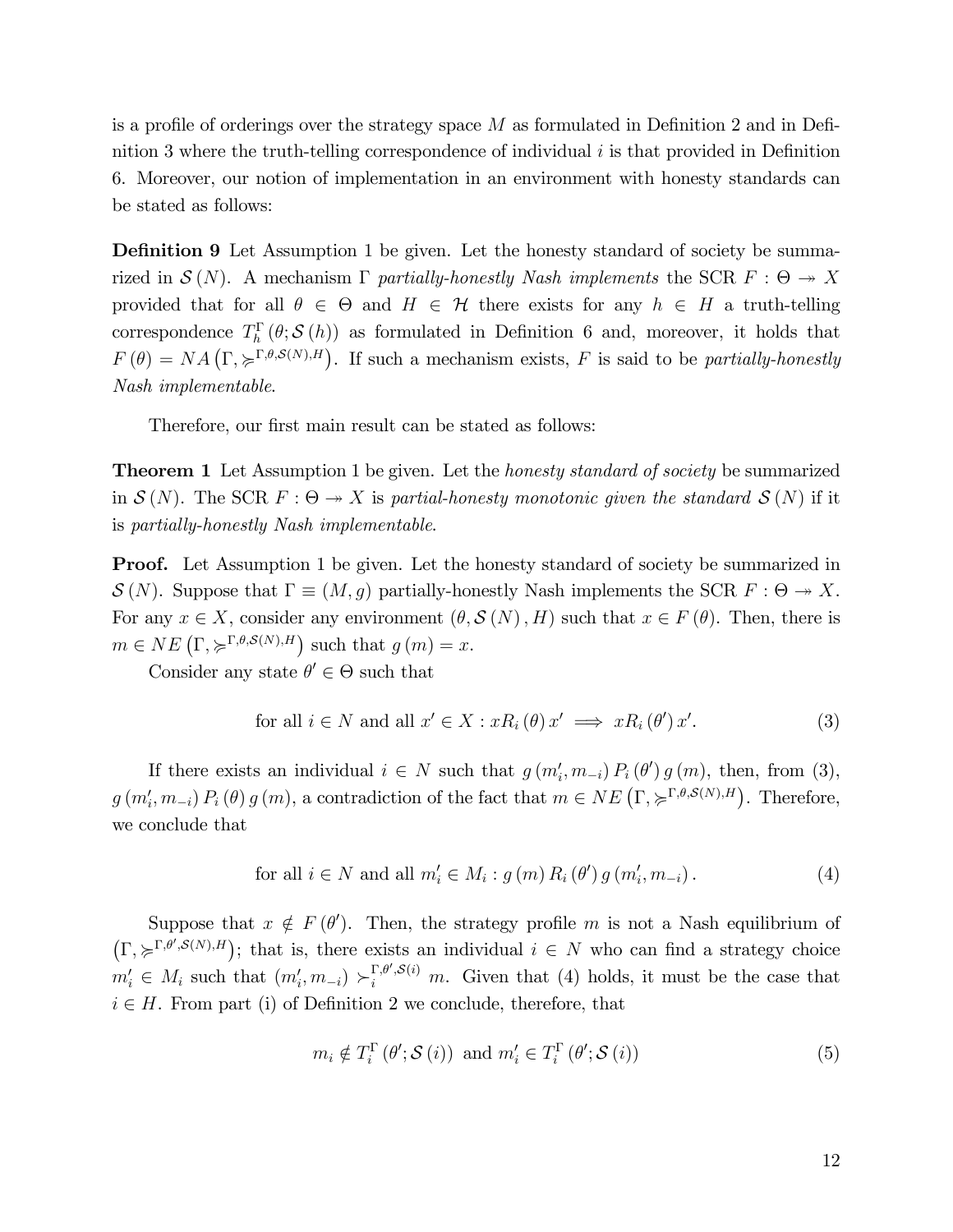and that

$$
g(m'_{i}, m_{-i}) R_{i}(\theta') g(m).
$$
 (6)

Note that (4) and (6) jointly imply that

$$
g(m'_{i}, m_{-i}) I_{i}(\theta') g(m). \qquad (7)
$$

We show that  $R_N(\theta) \cap S(i) \neq R_N(\theta') \cap S(i)$ . Assume, to the contrary, that

for all 
$$
h \in H : R_N(\theta) \cap S(h) = R_N(\theta') \cap S(h)
$$
. (8)

Definition 6 implies that

$$
\text{for all } h \in H: T_h^{\Gamma}(\theta; \mathcal{S}(h)) = T_h^{\Gamma}(\theta'; \mathcal{S}(h)).
$$
\n
$$
(9)
$$

From (5) and (9), it follows that

$$
m_i \notin T_i^{\Gamma}(\theta; \mathcal{S}(i)) \text{ and } m'_i \in T_i^{\Gamma}(\theta; \mathcal{S}(i)).
$$
\n(10)

Furthermore, given that requirement (1) holds, (7) and (8) jointly imply that  $R_i(\theta) = R_i(\theta')$ , and so

$$
g(m'_{i}, m_{-i}) I_{i}(\theta) g(m). \qquad (11)
$$

Given (10) and (11) and the fact that  $i \in H$ , Definition 2 implies that  $(m'_i, m_{-i}) \succ_i^{\Gamma, \theta, \mathcal{S}(i)} m$ , which is a contradiction of the fact that  $m \in NE\left(\Gamma, \succcurlyeq^{\Gamma,\theta,S(N),H}\right)$ . Thus, F is partial-honesty monotonic given the honesty standard  $\mathcal{S}(N)$ .

Remark 2 The necessity of the partial-honesty monotonicity for implementation relies on the requirement that every individual to view herself as an honest person has at least to concern herself with the truth-telling of her own preference ordering (that is, on the requirement in (1)). Indeed, if this requirement fails to hold, then it would not be possible to conclude in (11) that individual *i* judges the outcomes  $g(m'_i, m_{-i})$  and  $g(m)$  as equally good according to her preference ordering at the state  $\theta$ , and so it would not be possible to conclude that this *i* can break the Nash equilibrium strategy profile *m* at the state  $\theta$  via a unilateral deviation. From this perspective, we view that requirement as a general sufficient condition for honesty under which a non-trivial Maskin monotonicity-type condition for partially-honest Nash implementation can be derived as a necessary condition.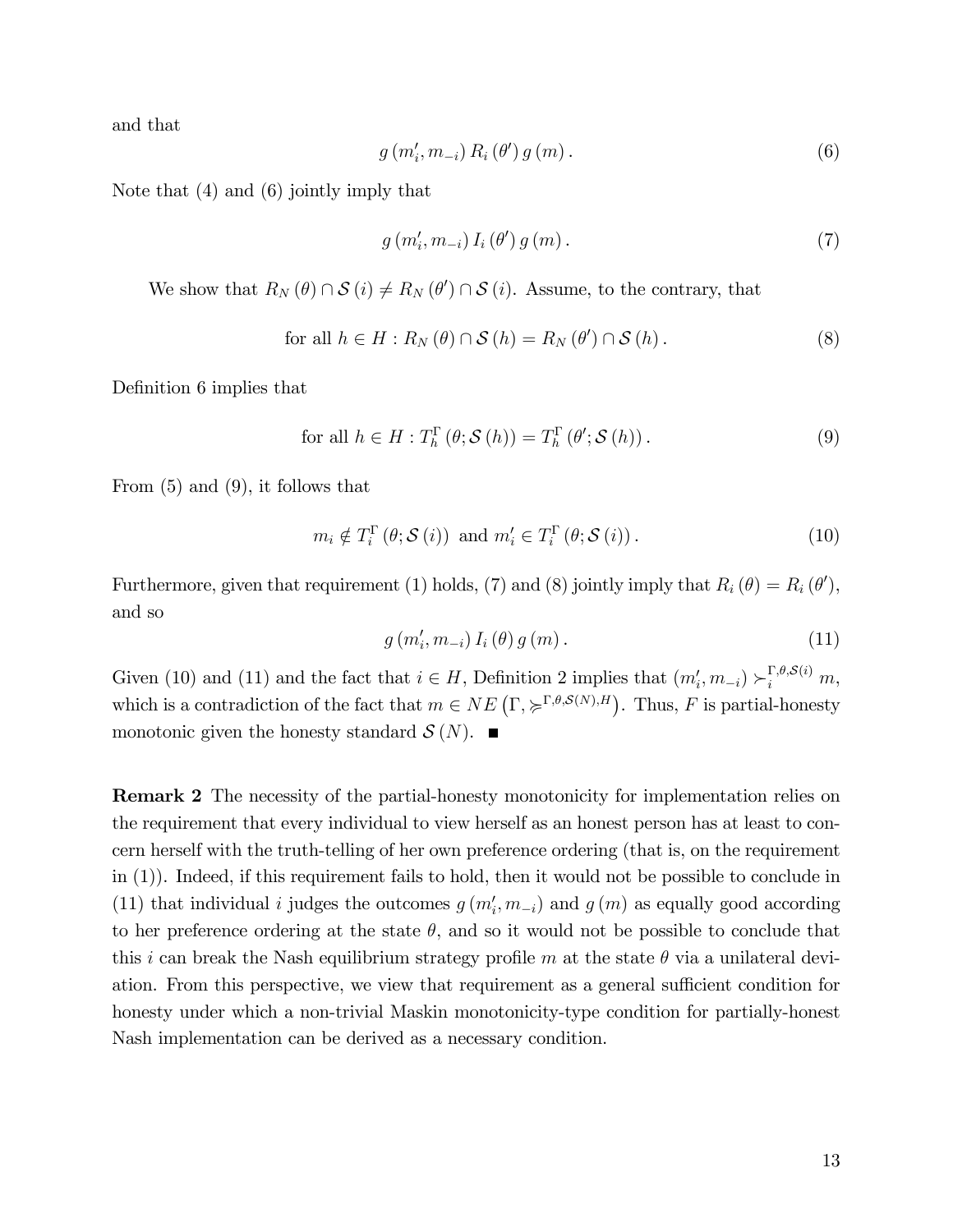## 5. Equivalence result

The classic paper on Nash implementation theory is Maskin (1999), which shows that where the mechanism designer faces a society involving at least three individuals, a SCR is Nash implementable if it is monotonic and satisfies the auxiliary condition of no veto-power.2

The condition of no veto-power says that if an outcome is at the top of the preferences of all individuals but possibly one, then it should be chosen irrespective of the preferences of the remaining individual; that individual cannot veto it. Formally:

**Definition 10** The SCR  $F : \Theta \to X$  satisfies *no veto-power* provided that for all  $\theta \in \Theta$  and all  $x \in X$ , if there exists  $i \in N$  such that for all  $j \in N \setminus \{i\}$  and all  $x' \in X : xR_j(\theta) x'$ , then  $x \in F(\theta)$ .

**Proposition 1** (Maskin's Theorem, 1999) If  $n \geq 3$  and  $F : \Theta \rightarrow X$  is a SCR satisfying *Maskin monotonicity* and *no veto-power*, then it is *Nash implementable*.

In a general environment such as that considered here, a seminal paper on Nash implementation problems involving partially-honest individuals is Dutta and Sen (2012). It shows that for Nash implementation problems involving at least three individuals and in which there is at least one partially-honest individual, the Nash implementability is assured by no veto-power (Dutta and Sen, 2012; p. 157). From the perspective of this paper, Dutta-Sen's notion of truth-telling and their Theorem 1 can be formally restated as follows.

We have already mentioned that our notion of truth-telling encompasses, as a special case, that of Dutta and Sen (2012) provided that each individual *i*'s honesty standard  $S(i)$ is such that  $S_j(i) \cap R_j(\theta) = R_j(\theta)$ , for every individual *j* and every state  $\theta$ . As a generalization of Dutta and Sen's (2012) honesty standard, let us consider a specific type of an honesty standard  $S(i)$  of each individual *i* such that:

for any  $j \in N$ ,  $S_j(i) \neq {\varnothing}^j$  implies  $S_j(i) \cap R_j(\theta) = R_j(\theta)$  for every state  $\theta$ .

Such a type of honesty standard ensures the existence of a subgroup of society, denoted by *S* (*i*), such that  $j \in S(i)$  if and only if  $S_j(i) \cap R_j(\theta) = R_j(\theta)$  for every state  $\theta$ . Note that by condition (1),  $i \in S(i)$  holds. In this section, we focus our attention to this type of honesty standards for all individuals. Then, to ease notation, in what follows we can denote an honesty standard of individual *i* by  $S(i)$  with the property that  $i \in S(i)$ . Thus, given a state  $\theta$ ,  $R_{S(i)}(\theta)$  is a list of orderings consistent with  $\theta$  for individuals in the honesty

<sup>2</sup>Moore and Repullo (1990), Dutta and Sen (1991), Sjöström (1991) and Lombardi and Yoshihara (2013) refined Maskin's theorem by providing necessary and sufficient conditions for an SCR to be implementable in (pure strategies) Nash equilibrium. For an introduction to the theory of implementation see Jackson (2001), Maskin and Sjöström (2002) and Serrano (2004).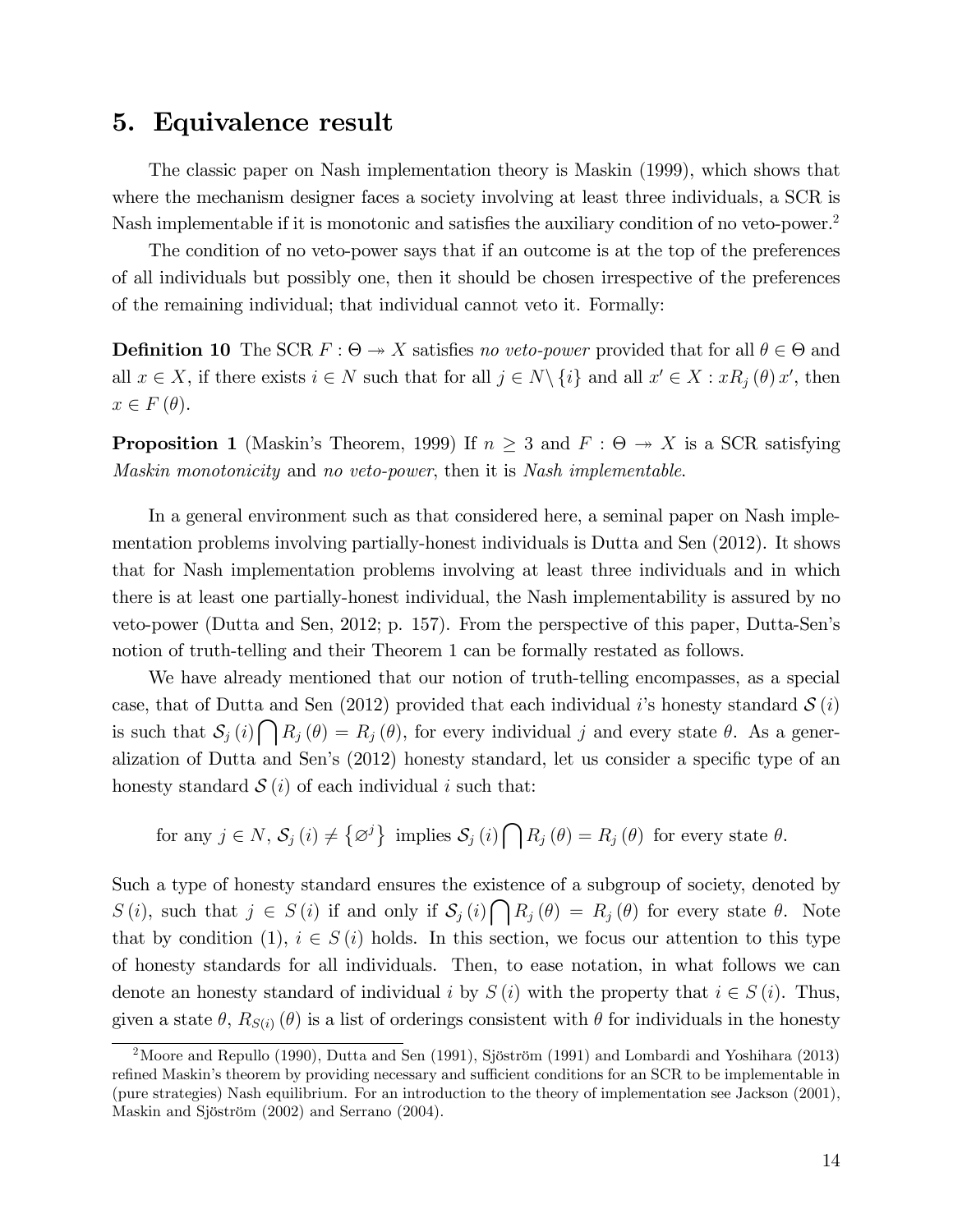standard *S* (*i*) of individual *i*. Our interpretation is that participant *i* concerns herself with the truth-telling of preferences of individuals in her honesty standard when she plays a strategy choice. To capture the requirement in (1), our definition endorses the view that an individual concerns herself with at least her own self; that is,  $i \in S(i)$ .

Furthermore, given that in Dutta-Sen's Theorem 1 the mechanism designer knows the honesty standard of society, denoted by  $S(N) \equiv (S(i))_{i \in N}$ , we also need the following information assumption in order to state their result from the perspective of this paper.

Assumption 2 The mechanism designer knows the honesty standard of the society *N*.

Therefore:

Proposition 2 (Dutta-Sen's Theorem 1, 2012) Let Assumption 1 and Assumption 2 be given. Let the *honesty standard of society* be summarized in  $\overline{S}(N)$ , where  $\overline{S}(i) \equiv N$  for all  $i \in N$ . If  $n \geq 3$  and  $F : \Theta \to X$  is a SCR satisfying *partial-honesty monotonicity for the standard*  $\overline{S}(N)$  and *no veto-power*, then it is *partially-honestly Nash implementable.* 

As already noted in the previous section, any SCR is partial-honesty monotonic whenever the honesty standard of society is such that every individual considers truthful only messages that encode the whole truth about preferences of individuals in society, that is,  $\overline{S}(i) = N$  for all  $i \in N$ .

That is a particular kind of honesty standards of individuals but there is no reason to restrict attention to such standards. Thus, in what follows, we are interested in understanding the kind of honesty standards of individuals which would make it impossible for the mechanism designer to circumvent the limitations imposed by Maskin monotonicity. To this end, let us introduce the following notion of standards of honesty of a society.

Definition 11 Given a society *N* involving at least two individuals, an honesty standard of this society is said to be *non-connected* if and only if for all  $i \in N$ ,  $i \notin S(j)$  for some  $j \in N$ .

Given that the honesty standard of individual *i* includes the individual herself, by definition of  $S(i)$ , the honesty standard of society is non-connected whenever every one of its members is excluded from the honesty standard of another member of the society. Simply put, members of a society do not concern themselves with the same individual.

It is self-evident that the kind of honesty standards in Dutta-Sen's theorem are not non-connected because every individual of the society is interested in telling the truth about the whole society. As another example of honesty standards of a society that are not nonconnected, consider a three-individual society where individual 1 concerns herself with herself and with individual 2 (that is,  $S(1) = \{1, 2\}$ ), individual 2 concerns herself with everyone (that is,  $S(2) = \{1, 2, 3\}$ ) and, finally, individual 3 concerns herself with herself and with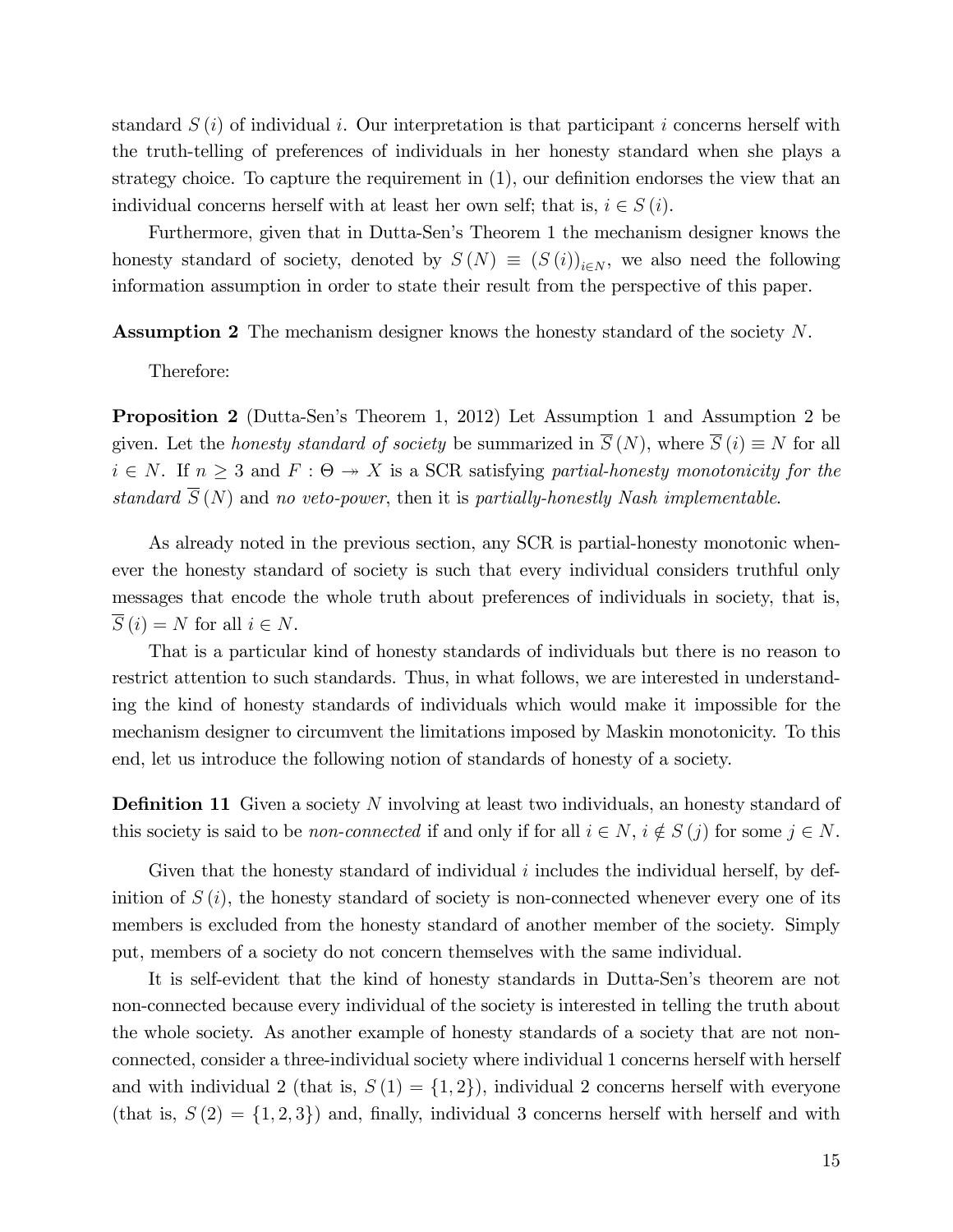individual 1 (that is,  $S(3) = \{1,3\}$ ). The honesty standard of this three-individual society is not non-connected because everyone concerns themselves with individual 1.

Moreover, it is not the case that every non-connected honesty standard of society implies that every individual honesty standard be of the form  $S(i) \neq N$ , as we demonstrate with the next example. Consider a three-individual society where individual 1 is concerned only with herself (that is,  $S(1) = \{1\}$ ), individual 2 with everyone (that is,  $S(2) = \{1, 2, 3\}$ ) and individual 3 with herself and with individual 2 (that is,  $S(3) = \{2, 3\}$ ). The honesty standard of this society is non-connected given that individual 2 and individual 3 are both excluded from the honesty standard of individual 1 and individual 1 is excluded from the honesty standard of individual 3.

As is the case here, the above definition is a requirement for the honesty standard of a society that is sufficient for partial-honesty monotonicity to be equivalent to Maskin monotonicity when two further assumptions are satisfied. The first assumption requires that the family  $H$  includes singletons. This requirement is innocuous given that the mechanism designer cannot exclude any individual from being partially-honest purely on the basis of Assumption 1.

The second requirement is that the set of states  $\Theta$  takes the structure of the Cartesian product of allowable independent characteristics for individuals. More formally, the domain Θ is said to be independent if it takes the form

$$
\Theta = \prod_{i \in N} \Theta_i,
$$

where  $\Theta_i$  is the domain of allowable independent characteristics for individual *i*, with  $\theta_i$ as a typical element. A typical example of an independent domain is that each  $\Theta_i$  simply represents the domain of the preference orderings over *X* of individual *i* and so the domain of the profiles of all individuals' preference orderings on *X* has the structure of the Cartesian product. In such a case, in a state  $\theta = (\theta_i)_{i \in N}$ , individual *i*'s preference ordering over *X* depends solely on individual *i*'s independent characteristic  $\theta_i$  rather than on the profile  $\theta$ . Given that a characteristic of individual *i* is independent from those of other individuals, the equivalence result does not hold for the correlated values case.

The latter two requirements and the requirement that the honesty standard of society needs to be non-connected are jointly sufficient for partial-honesty monotonicity to imply Maskin monotonicity. This can be seen as follows:

Consider a two-individual society where Θ is the set of states and *X* is the set of outcomes available to individuals. Let  $S(i)$  be the honesty standard of individual  $i = 1, 2$ . Consider an outcome x and a state  $\theta$  such that x is an F-optimal outcome at  $\theta$ . Consider any other state  $\theta'$  such that individuals' preferences change in a Maskin monotonic way around x from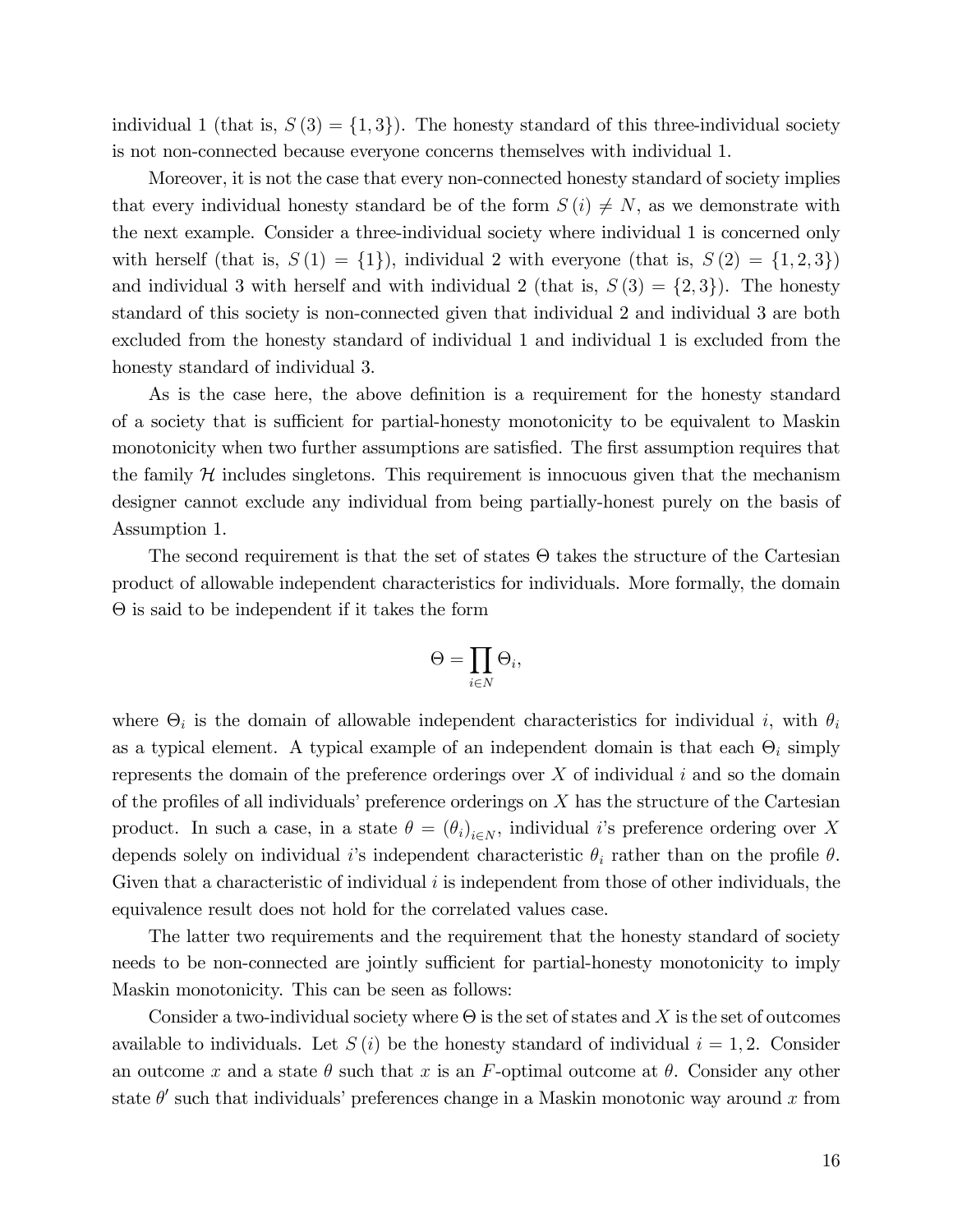$\theta$  to  $\theta'$ . Maskin monotonicity says that *x* must continue to be an *F*-optimal outcome at  $\theta'$ . To avoid trivialities, let us focus on the case that  $\theta \neq \theta'$ , which means that  $R_N(\theta) \neq R_N(\theta')$ , given that we identify states with preference profiles.

If every individual were concerned with the whole society, we could never invoke (the contrapositive of) partial-honesty monotonicity to conclude that *x* should remain *F*-optimal at  $\theta'$  because  $R_N(\theta) \neq R_N(\theta')$ . Furthermore, consider the case that individual 1 concerns herself with only herself, that is,  $S(1) = \{1\}$ , while individual 2 concerns herself with the whole society, that is,  $S(2) = \{1, 2\}$ . Reasoning such as the one just used shows that partialhonesty monotonicity cannot be invoked if  $R_1(\theta) \neq R_1(\theta')$ . The argument for honesty standards of the form  $S(1) = \{1,2\}$  and  $S(2) = \{2\}$  is symmetric. Thus, the only case left to be considered is the one in which everyone concerns themselves with only themselves, that is,  $S(i) = \{i\}$  for  $i = 1, 2$ . In this situation, the honesty standard of society is reduced to the non-connected one. Note that standards considered earlier were connected.

Suppose that preferences of individual 1 are identical in the two states, that is,  $R_1(\theta)$  =  $R_1(\theta')$ . To conclude that *x* should be *F*-optimal at  $\theta'$  by invoking partial-honesty monotonicity we need to find individual 1 in the family  $H$ . The argument for the case  $R_2(\theta) = R_2(\theta')$ is symmetric. Thus, if  $R_i(\theta) = R_i(\theta')$  for one of the individuals, the requirement that the singleton  $\{i\}$  is an element of H is needed for the completion of the argument.

Suppose that preferences of individuals are not the same in the two states, that is,  $R_i(\theta) \neq R_i(\theta')$  for every individual *i*, though they have changed in a Maskin monotonic way around x from the state  $\theta$  to  $\theta'$ . In this case, one cannot directly reach the conclusion of Maskin monotonicity by invoking partial-honesty monotonicity. One way to circumvent the problem is to be able to find a feasible state  $\theta''$  with the following properties: i) individuals' preferences change in a Maskin monotonic way around *x* from  $\theta$  to  $\theta''$  and  $R_i(\theta) = R_i(\theta'')$ for an individual *i*, and ii) individuals' preferences change in that way around x from  $\theta''$  to  $\theta'$  and  $R_j(\theta') = R_j(\theta'')$  for individual  $j \neq i$ . A domain  $\Theta$  that assures the existence of such a state is the independent domain.

Even if one were able to find such a state  $\theta''$  by requiring an independent product structure of Θ, one could not invoke partial-honesty monotonicity and conclude that *x* must continue to be an *F*-optimal outcome at  $\theta'$  whenever the family  $\mathcal H$  did not have the appropriate structure. This can be seen as in the following argument.

Suppose that  $\Theta$  is an independent domain. Then, states take the form of profiles of individuals' characteristics, that is,  $\theta = (\theta_1, \theta_2)$  and  $\theta' = (\theta'_1, \theta'_2)$ . Moreover, the characteristic of individual *i* in one state is independent from the characteristic of the other individual. That is,  $R_i(\theta) = R_i(\theta_i)$  and  $R_i(\theta') = R_i(\theta_i')$  for every individual *i*. The product structure of  $\Theta$  assures that the states  $(\theta_1, \theta_2')$  and  $(\theta_1', \theta_2)$  are both available and each of them has the properties summarized above.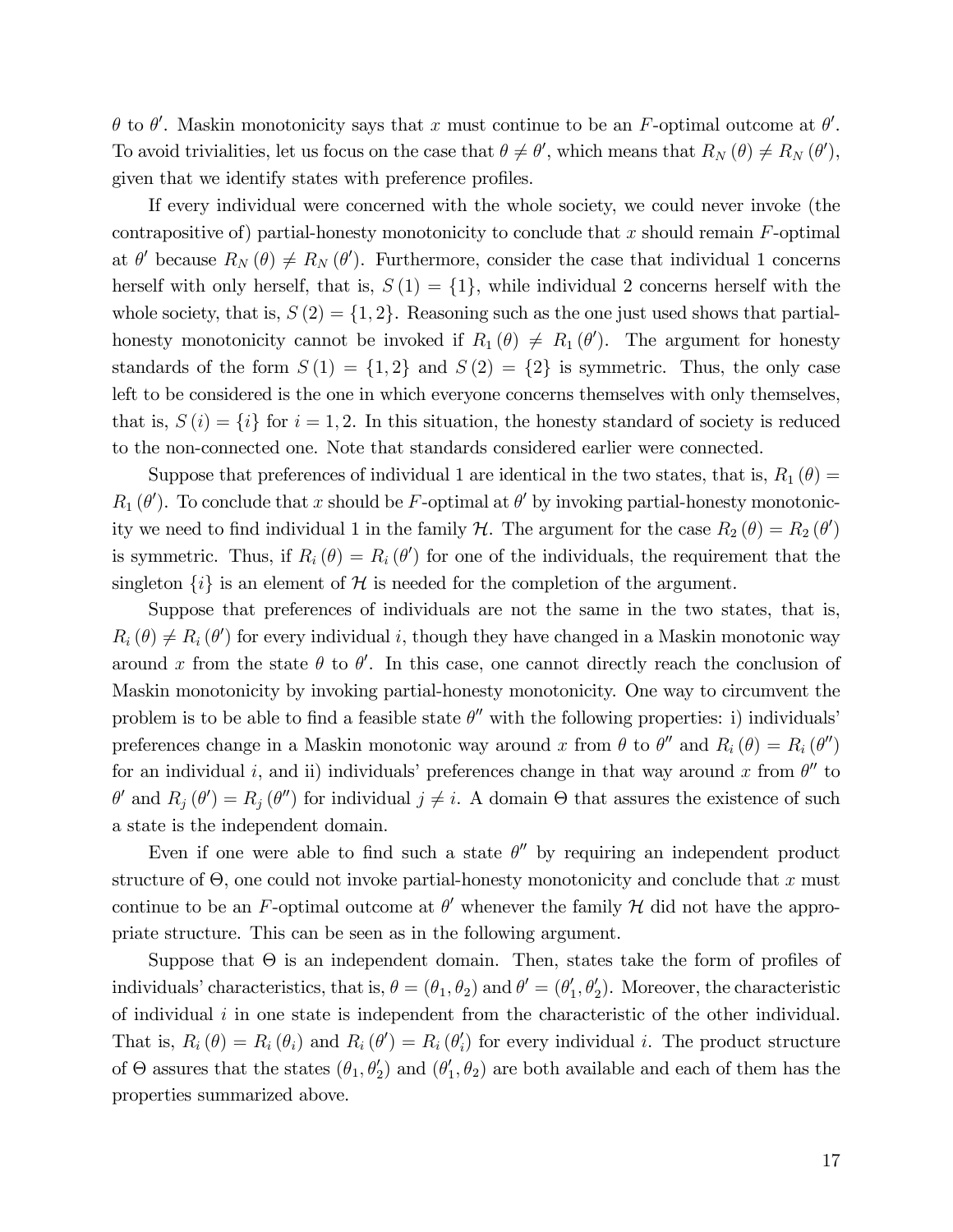Next, suppose that the family  $H$  has a structure given by  $\{\{1\}, \{1, 2\}\}\$ . One can invoke partial-honesty monotonicity for  $H = \{1\}$  to obtain that *x* is one of the outcomes chosen by the SCR *F* at  $(\theta_1, \theta_2')$  when the state changes from  $\theta$  to  $(\theta_1, \theta_2')$ , but he cannot conclude that *x* remains also *F*-optimal at  $\theta'$  when it changes from  $(\theta_1, \theta_2')$  to  $\theta'$ . The reason is that partialhonesty monotonicity cannot be invoked again for the case  $H = \{2\}$  because the structure of the family  $H$  does not contemplate such a case. The argument for the case that  $H$  takes the form  $\{\{2\},\{1,2\}\}\$ is symmetric. Thus, each of our requirements is indispensable, and jointly they lead to the following conclusion:

Theorem 2 Let *N* be a society involving at least two individuals, Θ be an *independent* domain and H include singletons. Suppose that the *honesty standard of the society* is *nonconnected*. *Partial-honesty monotonicity* is equivalent to *Maskin monotonicity*.

**Proof.** Let  $n \geq 2$ ,  $\Theta$  be an independent domain and  $\mathcal{H}$  include singletons. Let  $S(N)$ be a non-connected honesty standard of *N*. One can see that Maskin monotonicity implies partial-honesty monotonicity.

For the converse, consider any SCR  $F: \Theta \rightarrow X$  satisfying partial-honesty monotonicity. Consider any  $x \in X$  and any state  $\theta \in \Theta$  such that *x* is an *F*-optimal outcome at  $\theta$ . Moreover, consider any state  $\theta'$  such that individuals' preferences change in a Maskin monotonic way around x from  $\theta$  to  $\theta'$ , that is,

for all 
$$
i \in N
$$
 and all  $x' \in X : xR_i(\theta)x' \implies xR_i(\theta')x'$ .

We show that *x* remains *F*-optimal at  $\theta'$ .

If characteristics of individuals in the honesty standard of individual  $i \in N$  are identical in the two states, that is,  $R_{S(i)}(\theta) = R_{S(i)}(\theta')$ , partial-honesty monotonicity for the case  $H = \{i\}$  assures that *x* is still *F*-optimal at  $\theta'$ . Thus, let us consider the case  $R_{S(i)}(\theta) \neq 0$  $R_{S(i)}(\theta')$  for every individual  $i \in N$ .

To economize notation, for any subset *K* of *N*, write *K<sup>C</sup>* for the complement of *K* in *N*. Therefore, for any non-empty subset *K* of *N*, we can write any non-trivial combination of the states  $\theta$  and  $\theta'$  as  $(\theta_K, \theta'_{K_C})$ , where it is understood that  $\theta_K$  is a list of characteristics of individuals in *K* at the state  $\theta$  and  $\theta'_{K_C}$  is a list of characteristics of individuals in  $K_C$ at  $\theta'$ . Note that any state that results by that combination is available in  $\Theta$  because of its product structure.

Given that the honesty standard of society is non-connected, there must be an individual  $j(1) \in N$  who does not concern herself with the whole society, that is,  $S(j(1)) \neq N$ . Consider the state

$$
\left(\theta_{K(1)}, \theta'_{K(1)_C}\right)
$$
 where  $K(1) \equiv S(j(1)),$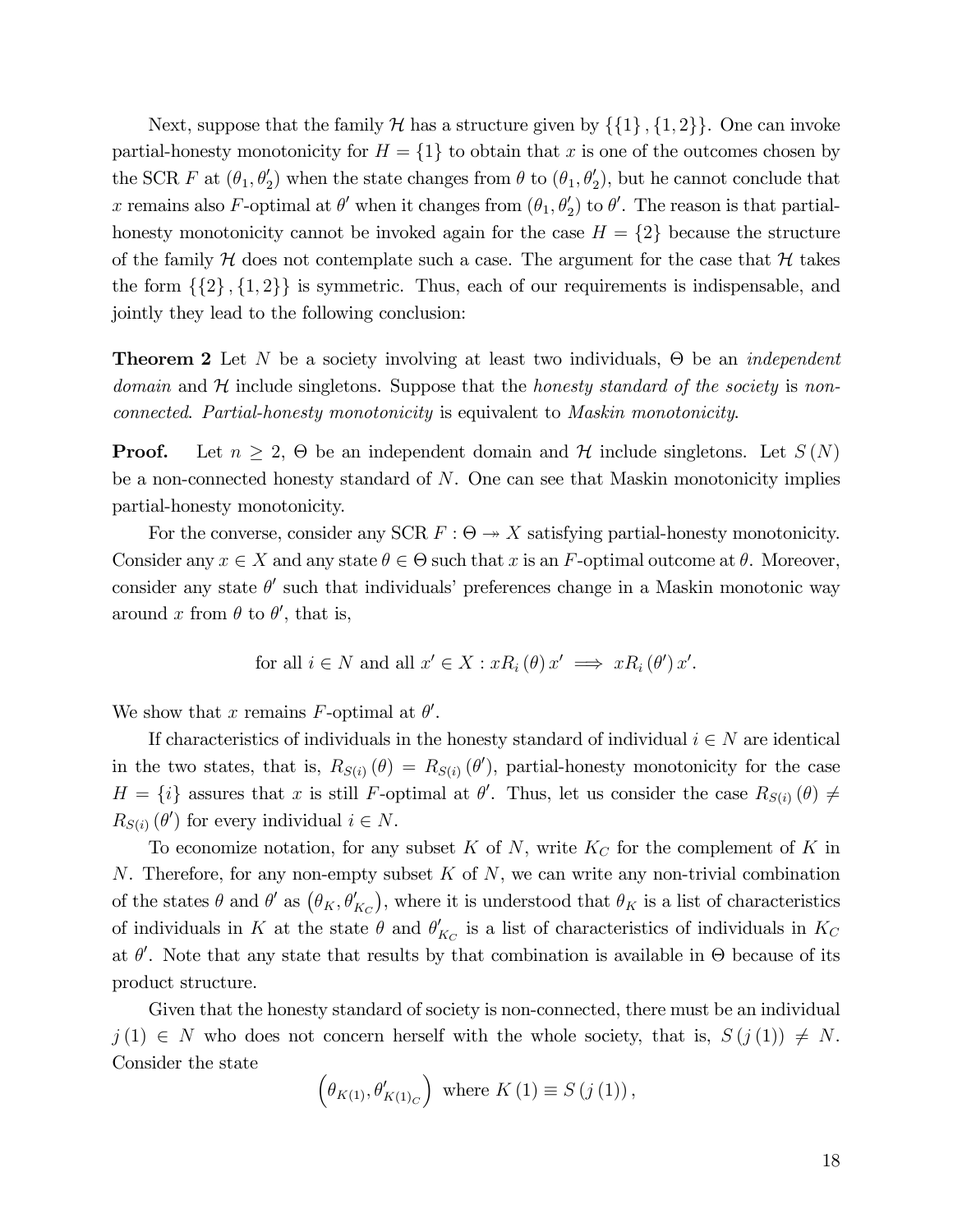and call it  $\theta^1$ . By construction, individuals' preferences change in a Maskin monotonic way around *x* from  $\theta$  to  $\theta^1$  and, moreover,  $\theta_{K(1)} = \theta^1_{K(1)}$ . Partial-honesty monotonicity for the case  $H = \{j(1)\}\$ assures that the *x* remains an *F*-optimal outcome at  $\theta^1$ .

If there is an individual  $i \in N \setminus \{j(1)\}$  who is not concerned with any of the individuals in the honesty standard of individual  $j(1)$ , that is, the intersection  $S(i) \cap S(j(1))$  is empty, then partial-honesty monotonicity for the case  $H = \{i\}$  assures that *x* is still *F*-optimal at  $\theta'$ . This is because, by construction, individuals' preferences change in a Maskin monotonic way around *x* from  $\theta^1$  to  $\theta'$  and  $\theta^1_{S(i)} = \theta'_{S(i)}$ .

Thus, consider any individual  $j(2) \in N \setminus \{j(1)\}\)$ , and denote by  $K(2)$  the set of individuals who jointly concern individual  $j(1)$  and individual  $j(2)$  according to their individual honesty standards. Furthermore, consider the state

$$
\left(\theta_{K(2)}, \theta'_{K(2)_C}\right)
$$
 where  $K(2) \equiv K(1) \cap S(j(2))$ ,

and call it  $\theta^2$ . By construction, individuals' preferences change in a Maskin monotonic way around *x* from  $\theta^1$  to  $\theta^2$  and, moreover,  $\theta^1_{S(j(2))} = \theta^2_{S(j(2))}$ . Partial-honesty monotonicity for the case  $H = \{j(2)\}\$ assures that *x* remains an *F*-optimal outcome at  $\theta^2$ .

If there is an individual  $i \in N \setminus \{j(1), j(2)\}$  who is not concerned with any of the individuals with whom individuals  $j(1)$  and  $j(2)$  are jointly concerned, partial-honesty monotonicity for the case  $H = \{i\}$  assures that *x* is also *F*-optimal at  $\theta'$ . This is because, by construction, individuals' preferences change in a Maskin monotonic way around *x* from  $\theta^2$  to  $\theta'$  and  $\theta^2_{S(i)} = \theta'_{S(i)}$ .

Thus, consider any individual  $j(3) \in N \setminus \{j(1), j(2)\}\)$ , and denote by  $K(3)$  the set of individuals that jointly concern individuals  $j(1)$ ,  $j(2)$  and  $j(3)$  according to their individual honesty standards. Furthermore, consider the state

$$
\left(\theta_{K(3)}, \theta'_{K(3)_C}\right)
$$
 where  $K(3) \equiv K(2) \cap S(j(3))$ ,

and call it  $\theta^3$ . By construction, individuals' preferences change in a Maskin monotonic way around *x* from  $\theta^2$  to  $\theta^3$  and, moreover,  $\theta^2_{S(j(3))} = \theta^3_{S(j(3))}$ . Partial-honesty monotonicity for the case  $H = \{j(\mathbf{3})\}$  assures that *x* remains an *F*-optimal outcome at  $\theta^3$ .

As above, if there is an individual  $i \in N \setminus \{j(1), j(2), j(3)\}$  who is not concerned with any of the individuals with whom individuals  $j(1)$ ,  $j(2)$  and  $j(3)$  are jointly concerned, partial-honesty monotonicity for the case  $H = \{i\}$  assures that *x* remains also *F*-optimal at  $\theta'$ , because, by construction, individuals' preferences change in a Maskin monotonic way around *x* from  $\theta^3$  to  $\theta'$  and  $\theta_{S(i)}^3 = \theta'_{S(i)}$ . And so on.

Since the society  $N$  is a finite set and the above iterative reasoning is based on its cardinality, we are left to show that it must stop at most after  $n-1$  iterations.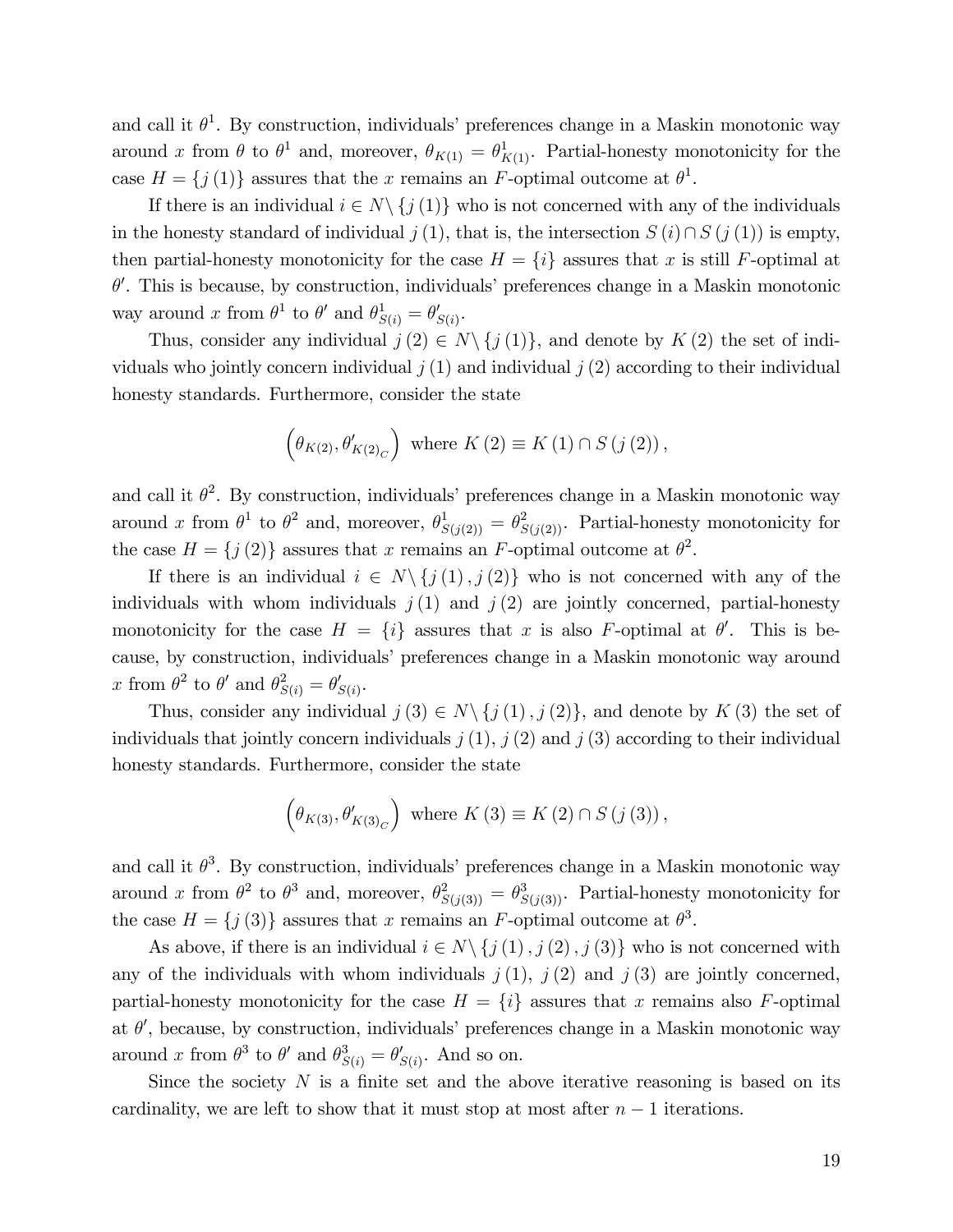To this end, suppose that we have reached the start of the *n* − 1th iteration. Thus, consider any individual  $j(n-1) \in N$ , with  $j(n-1) \neq j(r)$  for  $r = 1, \dots, n-2$ , and denote by  $K(n-1)$  the set of individuals that jointly concern individuals  $j(1), j(2), \cdots, j(n-2)$ and  $j(n-1)$  according to their individual honesty standards. Furthermore, consider the state

$$
\left(\theta_{K(n-1)}, \theta'_{K(n-1)_C}\right)
$$
 where  $K(n-1) \equiv K(n-2) \cap S(j(n-1)),$ 

and call it  $\theta^{n-1}$ . As above, by construction, individuals' preferences change in a Maskin monotonic way around  $x$  from  $\theta^{n-2} \equiv \left(\theta_{K(n-2)}, \theta'_{K(n-2)_C}\right)$  to  $\theta^{n-1}$  and, moreover,  $\theta_{S(j(n-1))}^{n-2} =$  $\theta^{n-1}_{S(j(n-1))}$ . Partial-honesty monotonicity for the case  $H = \{j(n-1)\}\$ assures that *x* is an *F*-optimal outcome at  $\theta^{n-1}$ .

At this stage there is only one individual in *N* who is left to be considered. Call her *j* (*n*). Suppose that this individual is concerned with one of the individuals for whom individuals  $j(1), j(2), \cdots, j(n-2)$  and  $j(n-1)$  are jointly concerned. In other words, suppose that the intersection  $K(n-1) \cap S(j(n))$  is non-empty. Then, the whole society concerns itself with one of its member, and this contradicts the fact that the honesty standard of society is non-connected. Therefore, it must be the case that individual  $j(n)$  is not concerned with any of the individuals with whom individuals  $j(1), j(2), \cdots, j(n-2)$  and  $j(n-1)$  are jointly concerned according to their individual honesty standards. Partial-honesty monotonicity for the case  $H = \{j(n)\}\$ assures that *x* remains also *F*-optimal at  $\theta'$  given that, by construction, individuals' preferences change in a Maskin monotonic way around *x* from  $\theta^{n-1}$  to  $\theta'$  and  $\theta_{S(j(n))}^{n-1} = \theta'_{S(j(n))}.$ 

The iterative reasoning would stop at the  $r$ <sup>th</sup> ( $\lt n-1$ ) iteration if there were an individual  $i \in N \setminus \{j(1), \dots, j(r)\}\$  who did not concern itself with any of the individuals in  $K(r)$ , that is, if the intersection  $S(i) \cap K(r)$  were empty. If that were the case, then the desired conclusion could be obtained by invoking partial-honesty monotonicity for  $H = \{i\}$ because, by construction, it would hold that individuals' preferences change in a Maskin monotonic way around *x* from  $\theta^r$  to  $\theta'$  and that  $\theta^r_{S(i)} = \theta'_{S(i)}$ .

In light of Theorem 1 and Maskin's theorem, the main implications of the above conclusion can be formally stated as follows:

Corollary 1 Let *N* be a society involving at least two individuals, Θ be an *independent* domain and H include singletons. Suppose that the *honesty standard of the society* is *nonconnected.* Let Assumption 1 be given. The SCR  $F : \Theta \rightarrow X$  is *Maskin monotonic* if it is *partially-honestly Nash implementable*.

Corollary 2 Let *N* be a society involving at least three individuals, Θ be an *independent* domain and H include singletons. Suppose that the *honesty standard of the society* is *non-*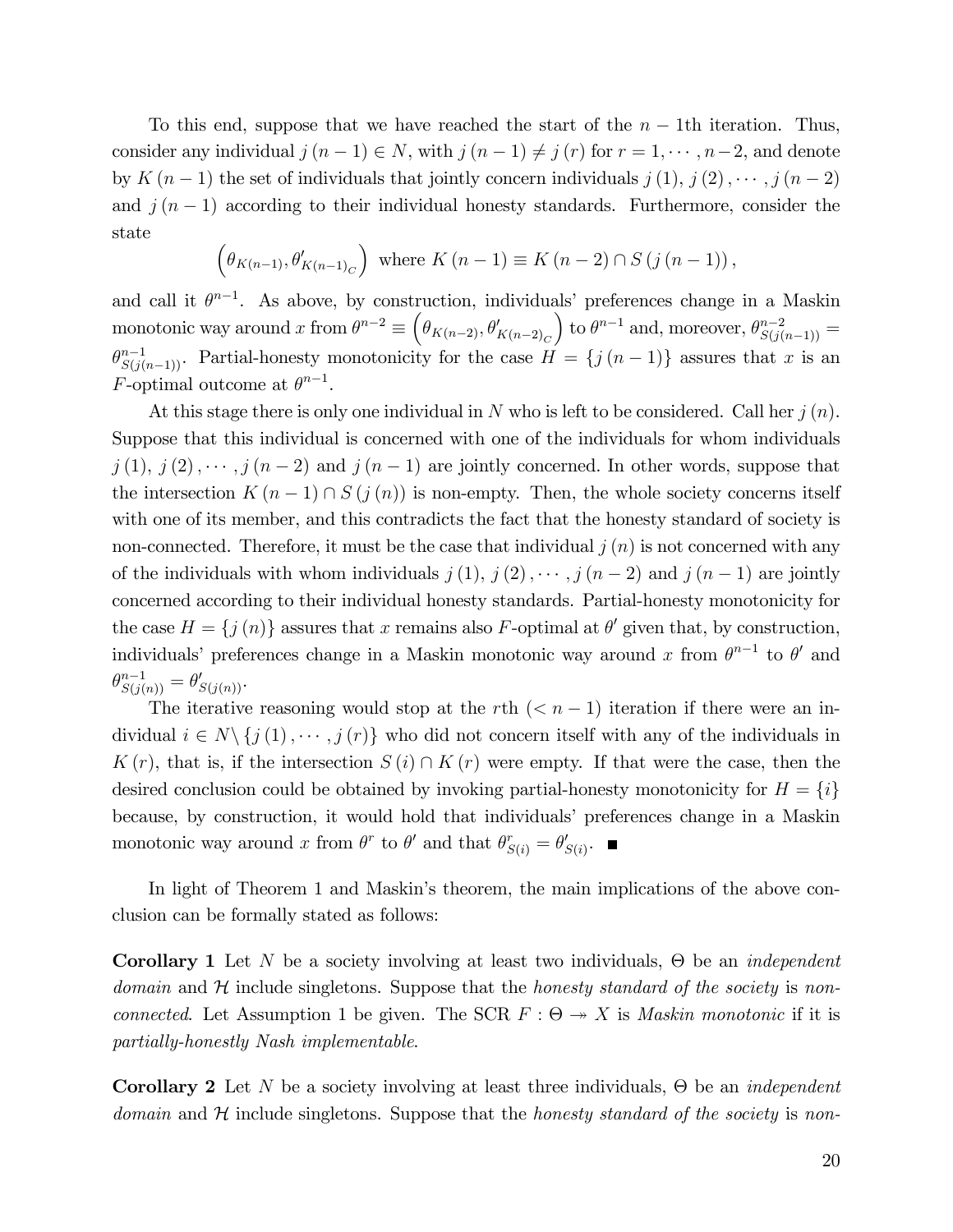*connected.* Let Assumption 1 be given. Any SCR  $F : \Theta \rightarrow X$  satisfying *no veto-power* is *partially-honestly Nash implementable* if and only if it is *Maskin monotonic*.

Remark 3 In a related but not identical setting, Kartik and Tercieux (2012) study Nash implementation problems where agents can choose to provide evidence as part of their strategies. In this setup, they show that any social choice function satisfying a weaker variant of Maskin monotonicity, called evidence-monotonicity, and no veto-power is Nash implementable. In an environment where there are partially-honest individuals, they show that even small intrinsic costs of lying create a substantial wedge between evidence-monotonicity and Maskin monotonicity, in the sense that every social choice function is evidence-monotonic. Under the assumptions of Theorem 2 and suitable specifications which resemble those of Example 2 in Kartik and Tercieux (2012; p. 333), one can show that this wedge disappears when participants are allowed/forced to produce partial evidence of the true state according to a non-connected (evidence) standard *S*(*N*). 3

## 6. Concluding remarks

The assumption that the mechanism designer knows the honesty standard of society is often not met in reality, although it may be plausible in societies with a small number of individuals in which the mechanism designer knows their sensitivity to honesty. Outside of cases like those, we view as more plausible the assumption that the mechanism designer only knows the type of honesty standards shared by individuals. Does the conclusion of Theorem 2 change in this case? The answer is no. After all, if individuals are honesty-sensitive, the mechanism designer can test for connectedness of their honesty standards. If the test fails, it would be in vain for him to attempt to Nash implement any SCR that is not Maskin monotonic. The reason for it is easy to identify: the fact that he solely knows that the honesty standard of society is non-connected can only make implementation harder than if the actual non-connected honesty standards of participants were known.

<sup>&</sup>lt;sup>3</sup>To see it, let us suppose that individuals have separable preferences in the sense of Kartik and Tercieux (2012; p. 238). That is, suppose that each agent's (extended) preference ordering  $R_i(\theta)$  over the outcomeevidence space  $X \times E_i$  is represented by a utility function of the form  $U_i(x, e_i, \theta) = u_i(a, \theta) - c_i(e_i, \theta)$ , where  $c_i(e_i, \theta)$  represents agent *i*'s cost of producing evidence  $e_i$ . Fix any  $S(N)$  and let the domain  $\Theta$  be independent. For each individual *i*, let the evidence space be  $E_i = \prod$  $\prod_{j \in S(i)} \Theta_j$ . Fix any set *H*. For each  $h \in H$ ,

let the cost function be  $c_h(\theta, \theta') = 0$  if  $R_{S(h)}(\theta) = R_{S(h)}(\theta')$ , otherwise,  $c_h(\theta, \theta') = \varepsilon > 0$ , where  $\varepsilon$  can be arbitrarly small. For each  $i \notin H$ , let  $c_i(\theta, \theta') = 0$  for every  $\theta$  and  $\theta'$ . This structure implies that the set of the least-evidence cost for  $h \in H$  given the pair  $(x, \theta)$  is  $E_h^{\ell}(x, \theta) = \{\theta_{S(h)}\}$  while it is  $E_i^{\ell}(x, \theta) = E_i$  for every  $i \notin H$ . Let the evidence function of invididual  $h \in H$  be  $e_h^* (\theta) = \{ R_{S(h)} (\theta) \}$  for every  $\theta \in \Theta$ . Under these specifications, one can now see from the proof of Theorem 2 that evidence-monotonicity (stated for each  $H \in \mathcal{H}$  is equivalent to Maskin monotonicity.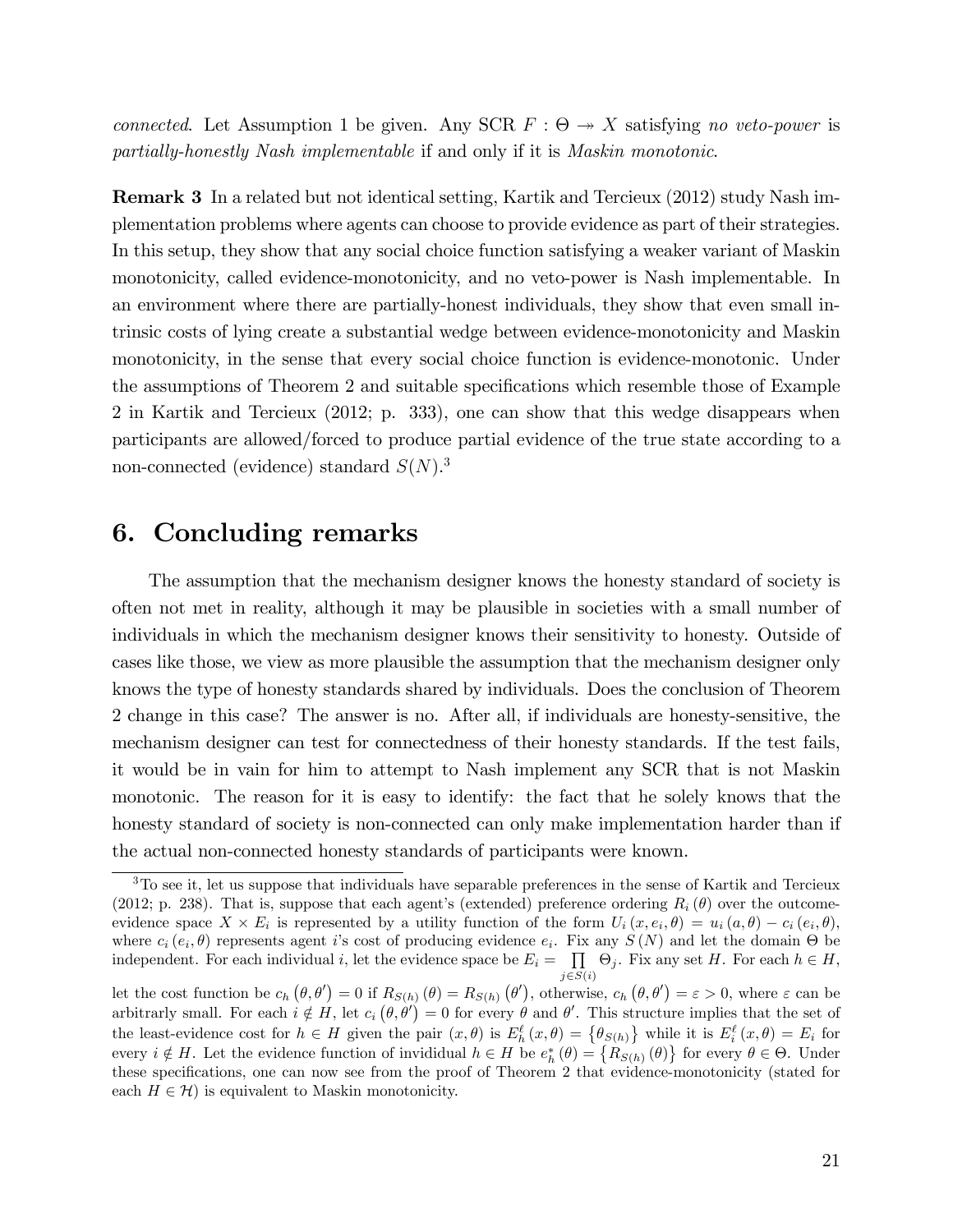Theorem 2 is derived on the basis that in every state a strategy choice of an individual is truthful if it encodes information of individuals' preferences *consistent* with that state for members of society in her honesty standard. This implies that if we arrange agents in a directed circle and ask them to report their own preferences and those of their successors in the circle, and the honesty standard of every individual includes herself and her successors,4 then this 'simpler' mechanism would impair the ability of the mechanism designer to escape the limitations imposed by Maskin monotonicity. Then, a natural question that arises immediately is: Under what conditions would the positive result of Dutta and Sen (2012) be restored? We answer this question in a companion paper (Lombardi and Yoshihara, 2016a) and it is as follows: The mechanism designer who knows that  $\alpha(\geq 1)$  members of society have a taste for honesty can expect to do well if no participant has a veto-power by structuring communication with participants in a way that each of them reports her own preference and those of other  $n - \alpha$  successors who are in her honesty standard.

Postlewaite and Schmeidler (1986), Palfrey and Srivastava (1989) and Jackson (1991) have shown that Maskin's theorem can be generalized to Bayesian environments. A necessary condition for Bayesian Nash implementation is Bayesian monotonicity. In a Bayesian environment involving at least three individuals, Bayesian monotonicity combined with no veto-power is sufficient for Bayesian Nash implementation provided that a necessary condition called closure and the Bayesian incentive compatibility condition are satisfied (Jackson, 1991). Although the implementation model developed in this paper needs to be modified to handle Bayesian environments, we believe a similar equivalence result holds in those environments for suitably defined communication schemes (on this point, see Lombardi and Yoshihara, 2013; section 5). This subject is left for future research.

## References

- Abreu, D., Sen, A., 1990. Subgame perfect implementation: a necessary and almost sufficient condition, J. Econ. Theory 50, 285-299.
- Abreu, D., Sen, A., 1991. Virtual implementation in Nash equilibrium, Econometrica 59, 997—1021.

Corchón, L.C., Herrero, C., 2004. A decent proposal, Spanish Econ. Rev. 6, 107—125.

Dutta, B., Sen, A., 1991. A necessary and sufficient condition for two-person Nash implementation, Rev. Econ. Stud. 58, 121-128.

<sup>&</sup>lt;sup>4</sup>In an environment in which knowledge is dispersed, how individuals will interact with the mechanism designer is a natural starting point when it comes to Nash implementing a SCR. A particular kind of communication is, as in Dutta and Sen's (2012) Theorem 1, to ask participants to report preferences of the entire society. However, there is no reason to restrict attention to such schemes.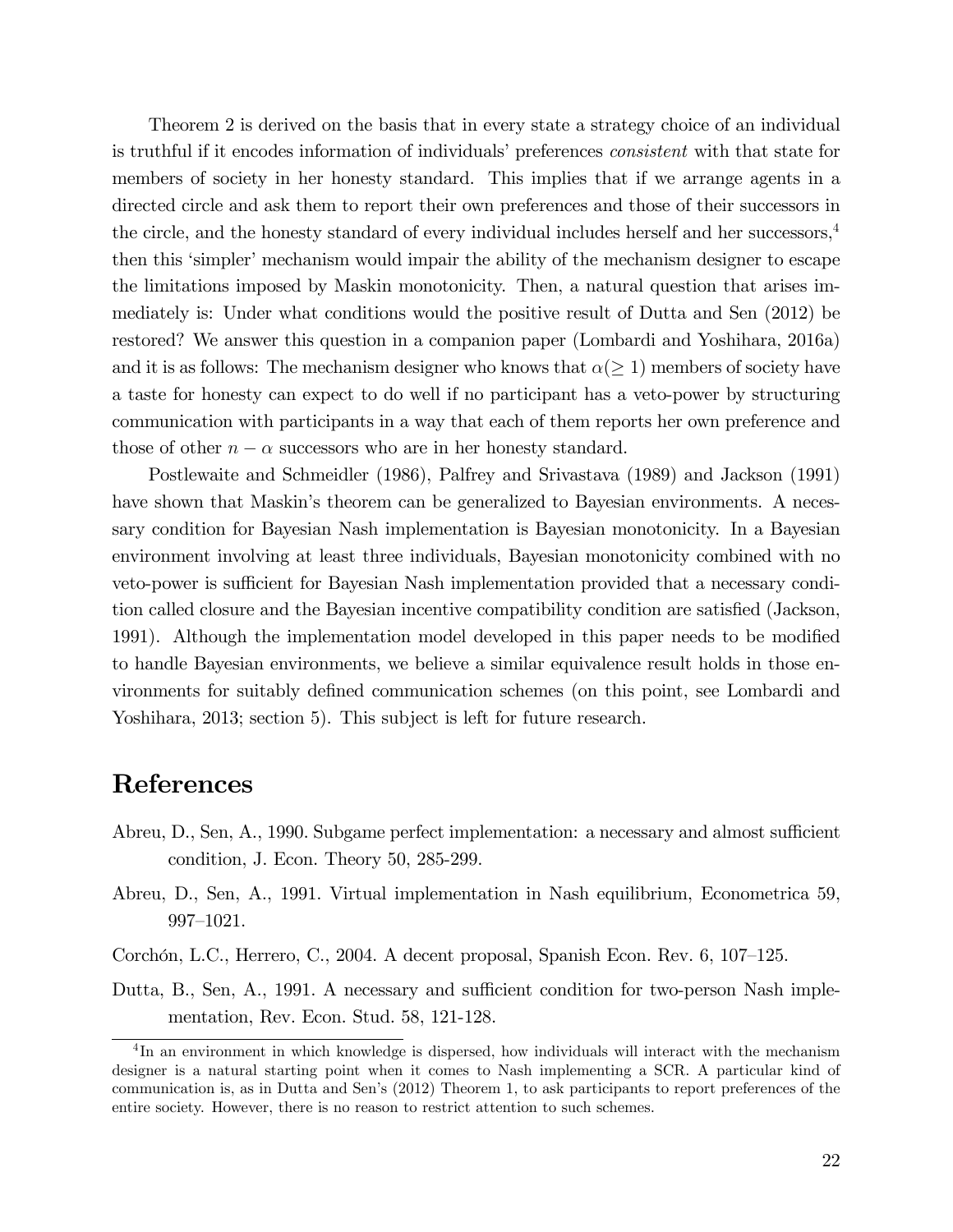- Dutta, B., Sen, A., 2012. Nash implementation with partially honest individuals, Games Econ Behav 74, 154-169.
- Jackson, M.O., 1991. Bayesian implementation, Econometrica 59, 461-477.
- Jackson, M.O., 1992. Implementation in Undominated Strategies: A Look at Bounded Mechanisms, Rev. Econ. Stud. 59, 757-775.
- Jackson, M.O., 2001. A crash course in implementation theory, Soc. Choice Welfare 18, 655-708.
- Kalai, E., Ledyard, J.O., 1998. Repeated Implementation, J. Econ. Theory 83, 308-317.
- Kartik, N., Tercieux, O., 2012. Implementation with evidence, Theor. Econ. 7, 323-355.
- Kartik, N., Tercieux, O., Holden, R., 2014. Simple mechanism and preference for honesty, Games Econ. Behav. 83, 284-290.
- Lee, J., Sabourian, H., 2011. Efficient Repeated Implementation, Econometrica 79, 1967-1994.
- Lombardi, M., Yoshihara, N., 2013. A full characterization of Nash implementation with strategy space reduction, Econ. Theory 54, 131-151.
- Lombardi, M., Yoshihara, N., 2016a. Treading a Fine Line: (Im)possibilities for Nash Implementation with Partially-honest Individuals, IER DP series A, n. 651, Hitotsubashi Univ.
- Lombardi, M., Yoshihara, N., 2016b. Natural implementation with semi-responsible agents in pure exchange economies, forthcoming in International J. Game Theory.
- Lombardi, M., Yoshihara, N., 2016c. Partially-honest Nash implementation: a full characterization, mimeo.
- Maskin, E., 1999. Nash equilibrium and welfare optimality, Rev. Econ. Stud. 66, 23-38.
- Maskin, E., Sjöström, T., 2002. Implementation theory, in: K. Arrow, A.K. Sen, K. Suzumura (Eds), Handbook of Social Choice and Welfare, Elsevier Science, Amsterdam, pp. 237—288.
- Matsushima, H., 1988. A new approach to the implementation problem, J. Econ. Theory 45, 128—144.
- Matsushima, H., 2008a. Behavioral aspects of implementation theory, Econ. Letters 100, 161-164.
- Matsushima, H., 2008b. Role of honesty in full implementation, J. Econ. Theory 139, 353- 359.